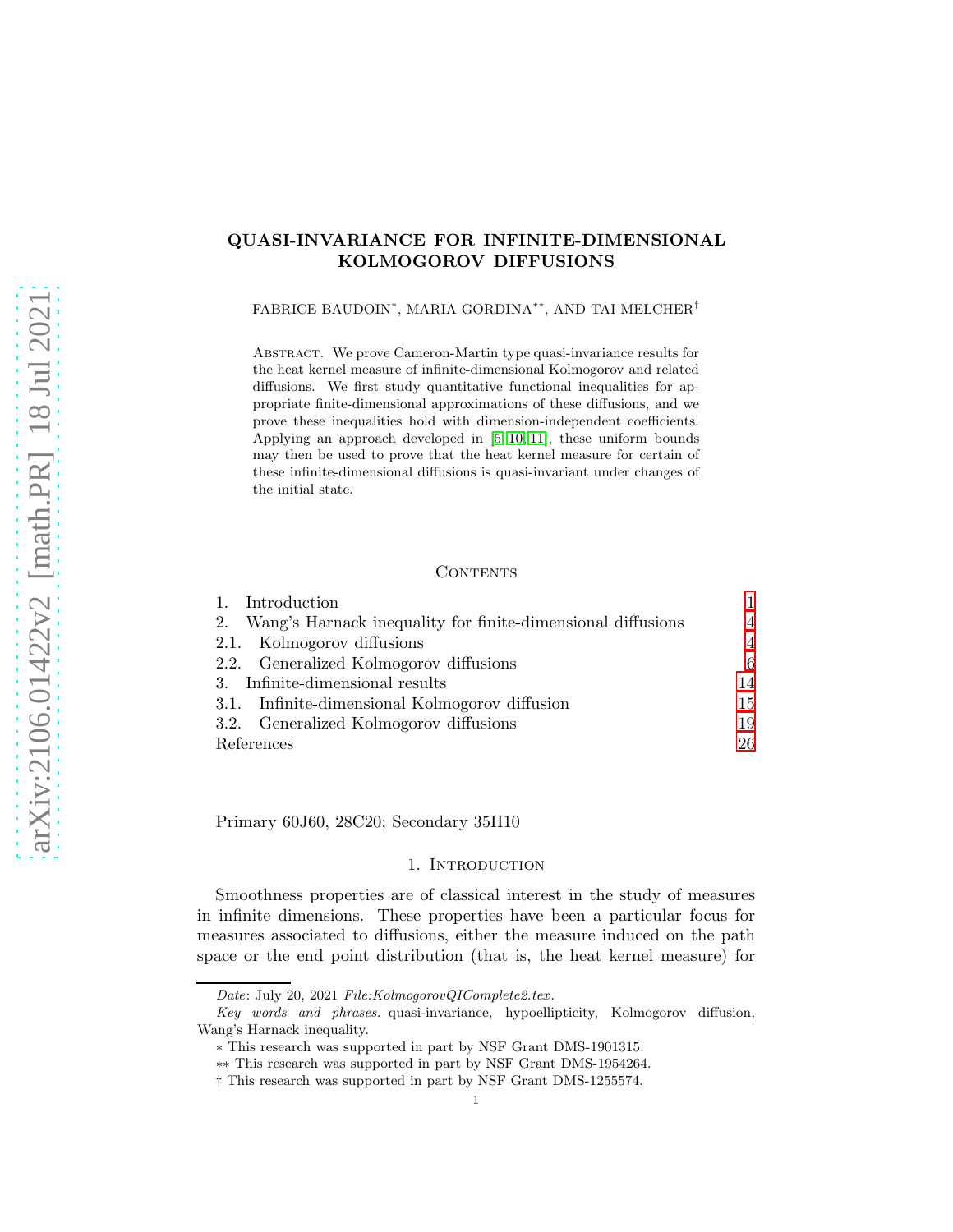diffusions taking values in an infinite-dimensional space. In finite dimensions, hypoellipticity of the generator is a standard hypothesis to assume for (or is in some sense equivalent to) regularity properties of the heat kernel measure. It is natural to consider analogues of various hypoelliptic constructions in infinite dimensions, keeping in mind that even the definition of hypoellipticity is not easily available in such a setting.

In [\[13\]](#page-26-3) L. Hörmander put forward  $L=\frac{1}{2}$ 2  $\frac{\partial^2}{\partial p^2} + p \frac{\partial}{\partial \xi}$  on  $\mathbb{R}^2$  as the simplest example of a hypoelliptic second order differential operator. This operator generates the standard Kolmogorov diffusion on  $\mathbb{R}^2$ , a Gaussian process which may be written as a standard real-valued Brownian motion paired with its integral in time

$$
X_t = \left(B_t, \int_0^t B_s ds\right).
$$

The operator  $L$  had previously been introduced by A.N. Kolmogorov in [\[15\]](#page-26-4), in which he obtained the explicit expression for the (smooth) density of  $Law(X_t)$  with respect to Lebesgue measure

$$
p_t(p,\xi) = \frac{\sqrt{3}}{\pi t^2} \exp\left(-\frac{2p^2}{t} + \frac{6p\xi}{t^2} - \frac{6\xi^2}{t^3}\right).
$$

Even in the finite-dimensional setting, despite having an explicit Gaussian heat kernel, it is challenging to derive typical functional inequalities for the associated semigroup.

In the present paper, we consider a natural infinite-dimensional analogue of the Kolmogorov diffusion as well as a variation of that construction. Note that in the infinite-dimensional setting we can not rely on standard definitions of hypoellipticity. In particular, the heat kernel measure is not a measure with a density with respect to Lebesgue measure anymore. Still we can prove quasi-invariance results to reflect regularity of the heat kernel measure. More specifically, let  $(W, H, \mu)$  be an abstract Wiener space, and  ${B_t}_{t\geq0}$  be a Brownian motion on W with covariance structure determined by

$$
\mathbb{E}\left[\langle B_s, h\rangle_H \langle B_t, k\rangle_H\right] = \langle h, k\rangle_H \min(s, t),
$$

for all  $s, t \geq 0$  and  $h, k \in W^* \subset H$ . For more details on the setting we refer to Section [3.](#page-13-0) We define an infinite-dimensional Kolmogorov diffusion as the  $W \times W$ -valued process given by

$$
X_t = \left(B_t, \int_0^t B_s ds\right).
$$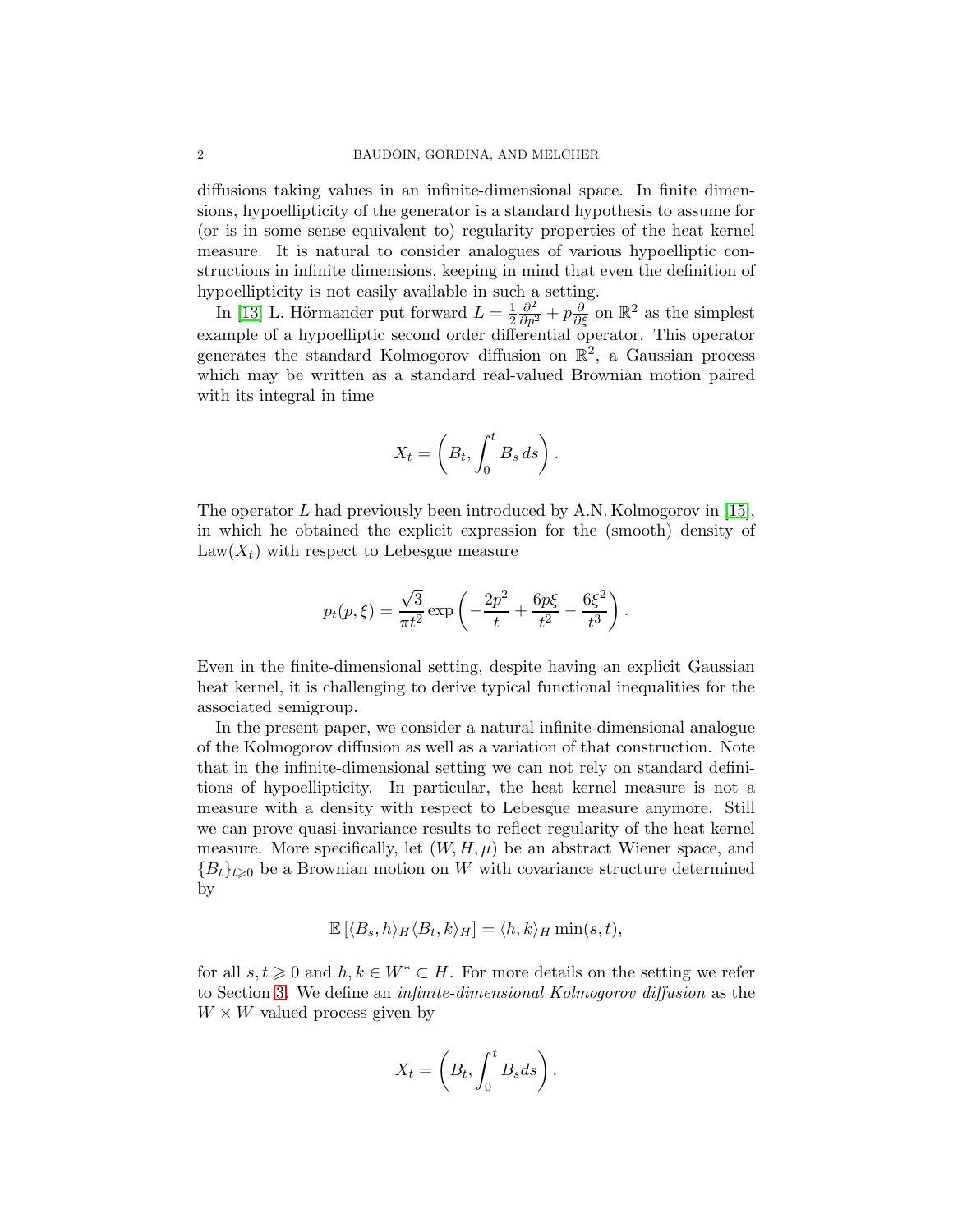The process  $X_t$  is Gaussian with the covariance determined by

$$
\mathbb{E} \left[ \langle X_s, h_1 \otimes h_2 \rangle_{H \otimes H} \langle X_t, k_1 \otimes k_2 \rangle_{H \otimes H} \right]
$$
  
=  $\langle h_1, k_1 \rangle_H \min(s, t) + \langle h_1, k_2 \rangle_H \int_0^t \min(v, s) dv + \langle k_1, k_2 \rangle_H \int_0^s \min(u, t) du$   
+  $\langle h_2, k_2 \rangle_H \int_0^t \int_0^s \min(u, v) du dv$ ,

for all  $s, t \ge 0$  and  $h_1, k_1, h_2, k_2 \in W^*$ .

For  $x \in W \times W$ , let  $X_t^x$  denote a Kolmogorov diffusion started at x, and let  $\nu_t^x$  denote its distribution, with  $\nu_t^0 =: \nu_t$ . We will prove that for  $t > 0$ the measure  $\nu_t^x$  is equivalent to  $\nu_t$  when  $x \in H \times H$ . That is, for  $x = (h, k)$ we have

<span id="page-2-0"></span>
$$
X_t^{h,k} = X_t + (h, k + th),
$$

and we will show that  $\nu_t^{(h,k)} = \text{Law}(X_t^{(h,k)})$  $(t^{(h,\kappa)}_t)$  is mutually absolutely continuous with  $\nu_t$  when  $(h, k) \in H \times H$ . We will also give bounds on the  $L^p$  norms of the associated Radon-Nikodym derivatives. We then consider an analogous non-Gaussian process

(1.1) 
$$
X_t = \left(B_t, \int_0^t F(B_s)ds\right)
$$

for functions  $F$  taking values in finite- or infinite-dimensional spaces, and we prove similar results in this case under the assumption of certain derivative bounds for F.

Before further describing the structure of the paper and the main results, let us mention several papers most relevant to the techniques we are using. In [\[4\]](#page-26-5) the first two authors and Ph. Mariano study gradient bounds and other related functional inequalities for Kolmogorov-type diffusions in finite dimensions via both the generalized Γ-calculus techniques employed in the present paper as well as through coupling methods. The method we follow for proving quasi-invariance for measures in infinite dimensions via functional inequalities was developed in [\[5,](#page-26-0) [10,](#page-26-1) [11\]](#page-26-2). This approach relies on certain inequalities holding with dimension-independent coefficients on appropriate finite-dimensional approximations. These methods were successfully applied to infinite-dimensional Heisenberg groups in [\[9\]](#page-26-6) in the elliptic case and [\[5\]](#page-26-0) in the hypoelliptic case. A different proof for the hypoelliptic Heisenberg setting was given in [\[8\]](#page-26-7); in that paper, it was in fact proved that the hypoelliptic heat kernel measure satisfied stronger smoothness criteria. The paper [\[2\]](#page-25-1) gives another example of using geometric methods to prove quasi-invariance for path spaces over totally geodesic Riemannian foliations equipped with a sub-Riemannian structure.

Like a diffusion in the Heisenberg group, the Kolmogorov diffusion stands as one of the simplest examples of a hypoelliptic diffusion. Still, given the obstacles which are often unique to each construction of infinite-dimensional diffusions, the proof of dimension-independent estimates typically requires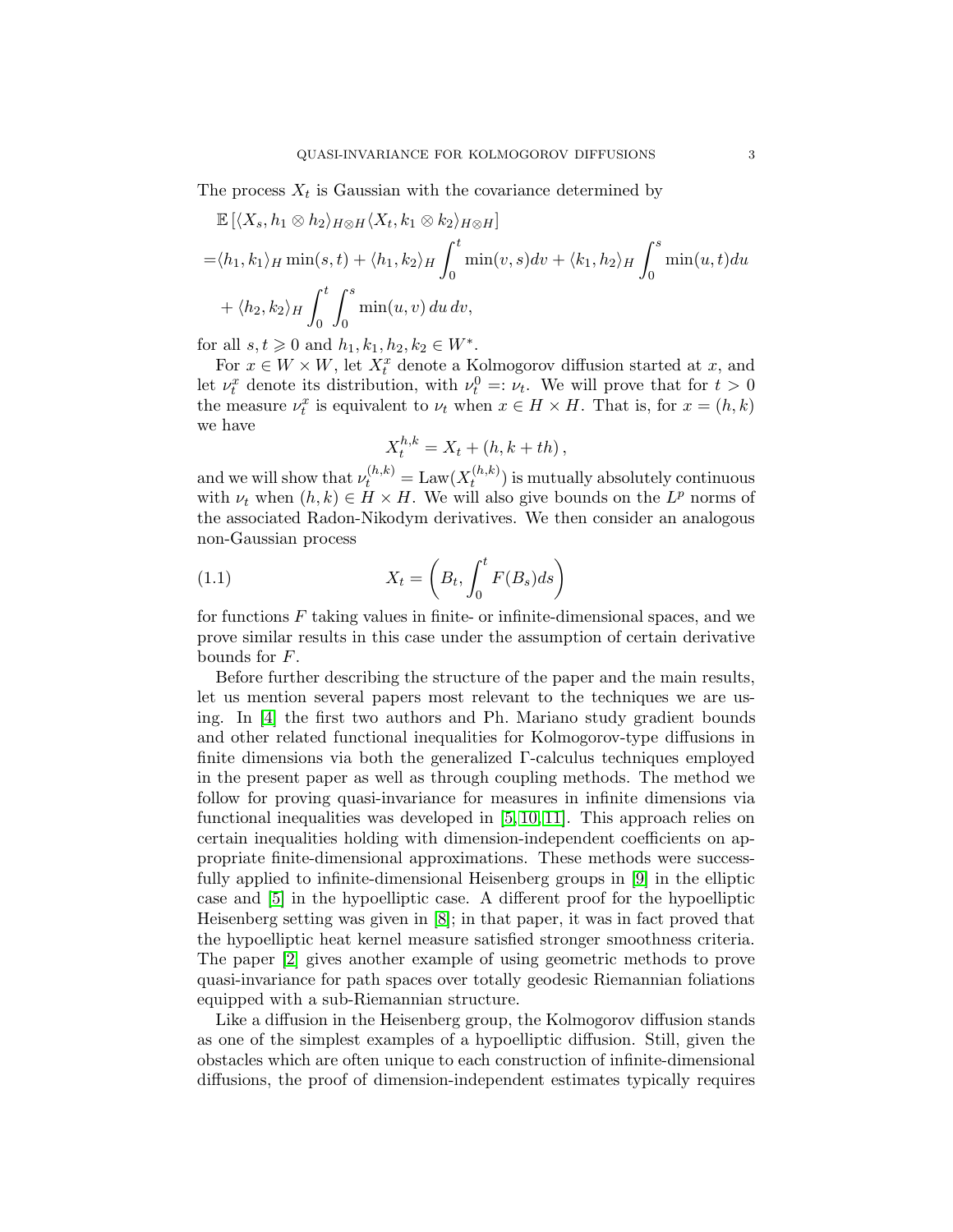ad hoc methods. In particular, the Kolmogorov diffusion provides an example of an operator satisfying a weak Hörmander's condition, where the drift is required to generate the full span of the tangent space. This means that techniques recently developed to study diffusions in sub-Riemannian manifolds are not directly applicable. Also, in the case of the generalized Kolmogorov diffusions we consider, there is no underlying group structure and so a shift in the initial state of the process does not correspond to any group action. Thus the results in the current paper can not be proven by directly applying the approach developed in [\[10,](#page-26-1) [11\]](#page-26-2).

It is additionally worth noting that in this paper we consider a non-Gaussian generalization of the Kolmogorov diffusion, to demonstrate the application of the method to a non-Gaussian diffusion. Thus, the method of proof we use is robust and not restricted to Gaussian situations.

The paper is organized as follows. In Section [2,](#page-3-0) we establish the necessary functional inequalities in the finite-dimensional settings. In Section [3,](#page-13-0) we construct the processes in infinite dimensions and use results proved in Section [2](#page-3-0) to demonstrate the existence of a Radon-Nikodym derivative for the "shifted" heat kernel measure with respect to the heat kernel measure started at 0. Theorem [3.3](#page-16-0) proves quasi-invariance for the "standard" infinite-dimensional Kolmogorov diffusion. Remark [3.4](#page-16-1) shows how one can prove the quasi-invariance result in this case as an application of the standard Cameron-Martin-Maruyama theorem on path space. Theorem [3.8](#page-19-0) gives conditions under which quasi-invariance holds for generalized Kolmogorov diffusions of the form  $(1.1)$  where F takes values in a finite-dimensional vector space. Theorem [3.15](#page-24-0) treats the case where  $F$  takes values in  $W$ . Example [3.16](#page-25-2) gives some examples of where Theorem [3.15](#page-24-0) may be applied, and revisits the standard case, showing that one may actually get a better upper bound on the Radon-Nikodym derivative than the estimate proved in Theorem [3.3.](#page-16-0)

Acknowledgement. The authors are grateful to Nate Eldredge for several helpful discussions during the writing of this paper.

## <span id="page-3-0"></span>2. Wang's Harnack inequality for finite-dimensional diffusions

We first establish the necessary functional inequalities for diffusions taking values in finite dimensions. We initially treat the case of the standard Kolmogorov diffusion before considering a non-Gaussian generalization of this construction.

<span id="page-3-1"></span>2.1. Kolmogorov diffusions. Let  $X_t = (B_t, \int_0^t B_s ds)$  denote the finitedimensional Kolmogorov diffusion in  $\mathbb{R}^d \times \mathbb{R}^d$ , where B is a standard Brownian motion on  $\mathbb{R}^d$ . We consider functions  $f = f(p,\xi)$  on  $\mathbb{R}^d \times \mathbb{R}^d$ . For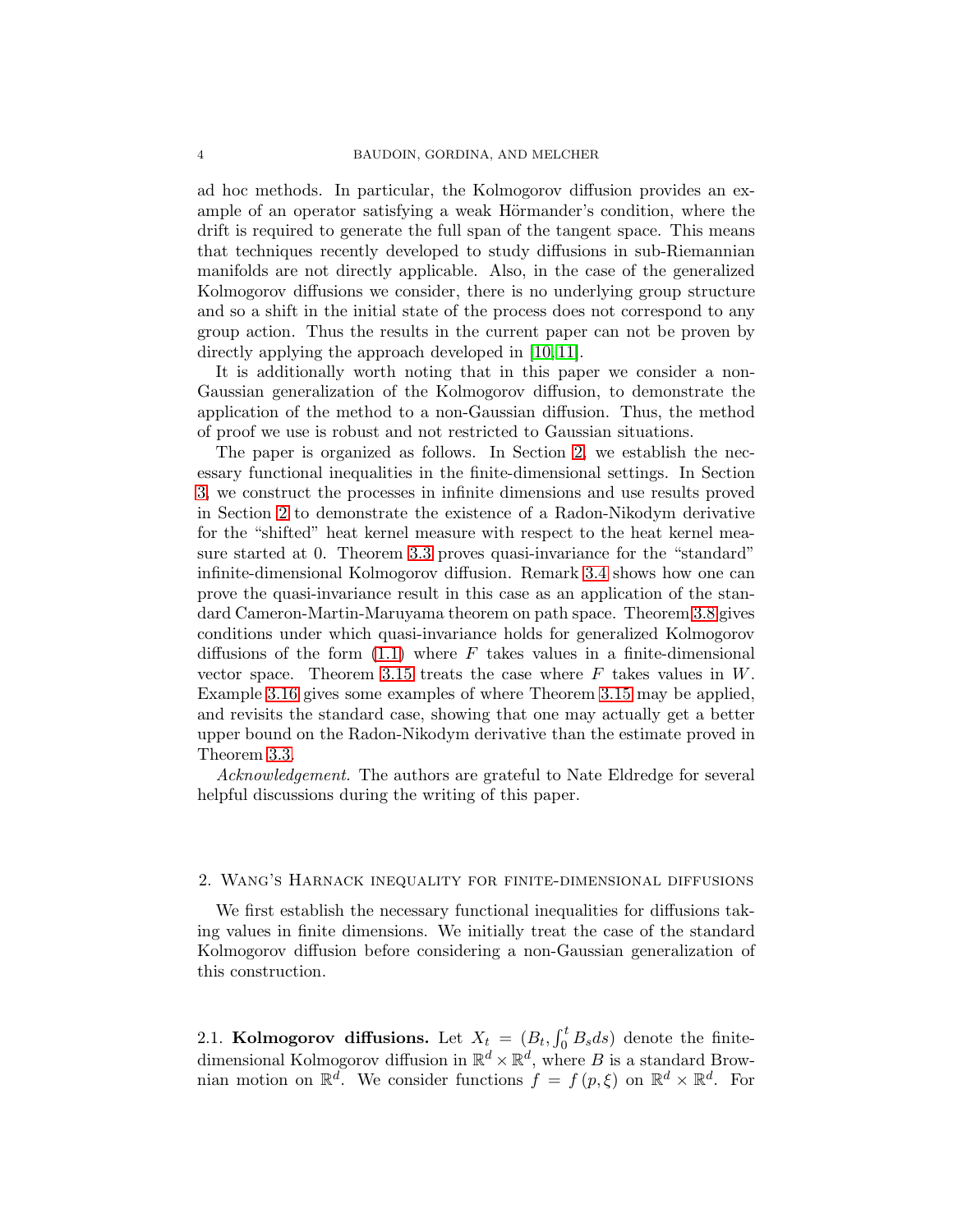$$
C^{2} (\mathbb{R}^{d} \times \mathbb{R}^{d}), \text{ let}
$$
  
\n
$$
(Lf) (p, \xi) := \langle p, \nabla_{\xi} f (p, \xi) \rangle + \frac{1}{2} \Delta_{p} f (p, \xi)
$$
  
\n
$$
= \sum_{j=1}^{d} p_{j} \frac{\partial f}{\partial \xi_{j}} (p, \xi) + \frac{1}{2} \sum_{j=1}^{d} \frac{\partial^{2} f}{\partial p_{j}^{2}} (p, \xi),
$$

so  $\Delta_p$  is the usual Laplacian on  $\mathbb{R}^d$  acting on the variable p and  $\nabla_\xi$  is the gradient on  $\mathbb{R}^d$  acting on the variable  $\xi$ . The operator L is hypoelliptic and generates the Markov process  $\{X_t\}_{t>0}$ . We let  $P_t$  denote the semigroup generated by L and  $\Gamma(f) = \frac{1}{2}Lf^2 - fLf$  denote the *carré du champ* operator for L. One may show that

$$
\Gamma(f) = \frac{1}{2} \|\nabla_p f\|^2.
$$

The following is [\[4,](#page-26-5) Proposition 2.8] with  $\sigma = 1$ .

 $f \in$ 

<span id="page-4-0"></span>**Proposition 2.1** (Reverse log Sobolev inequality). Let  $f \in C^1(\mathbb{R}^d \times \mathbb{R}^d)$  be a nonnegative bounded function. One has

$$
\sum_{i=1}^{d} \left( \frac{\partial \ln P_t f}{\partial p_i} - \frac{1}{2} t \frac{\partial \ln P_t f}{\partial \xi_i} \right)^2 + \frac{t^2}{12} \left( \frac{\partial \ln P_t f}{\partial \xi_i} \right)^2
$$
  
\$\leqslant \frac{2}{tP\_t f}(P\_t(f \ln f) - P\_t f \ln P\_t f).

The fact that reverse log Sobolev inequalities imply the Wang-type Harnack inequalities for general Markov operators is by now well-known (see for example [\[1,](#page-25-3) Proposition 3.4] and in the infinite-dimensional context [\[5,](#page-26-0) Propositions 2.10 and 4.9]). We deduce then the following statement.

<span id="page-4-1"></span>Theorem 2.2 (Wang-type Harnack inequality). Suppose f be a nonnegative bounded Borel function on  $\mathbb{R}^d \times \mathbb{R}^d$ , then for every  $t > 0$ ,  $(p, \xi)$ ,  $(p', \xi') \in$  $\mathbb{R}^d \times \mathbb{R}$  and  $\alpha \in (1, \infty)$ 

$$
(P_t f)^\alpha(p,\xi)
$$
  
\$\leqslant (P\_t f^\alpha)(p',\xi')\exp\left(\frac{3}{4-\sqrt{13}}\frac{\alpha}{\alpha-1}\left(\frac{\|p-p'\|^2}{t}+\frac{\|\xi-\xi'\|^2}{t^3}\right)\right).

*Proof.* Note first that, for any  $a, b \in \mathbb{R}$ , we have the elementary inequality

$$
\left(a - \frac{1}{2}tb\right)^2 + \frac{t^2}{12}b^2 = a^2 - atb + \frac{t^2b^2}{3}
$$
  
\n
$$
\geq a^2 - \frac{\nu a^2}{2} - \frac{t^2b^2}{2\nu} + \frac{t^2b^2}{3} = \left(1 - \frac{\nu}{2}\right)a^2 + \left(\frac{1}{3} - \frac{1}{2\nu}\right)t^2b^2
$$

for any  $\nu > 0$ . Setting the coefficients equal we get the minimum at

$$
1 - \frac{\nu}{2} = \frac{1}{3} - \frac{1}{2\nu} = \frac{4 - \sqrt{13}}{6}.
$$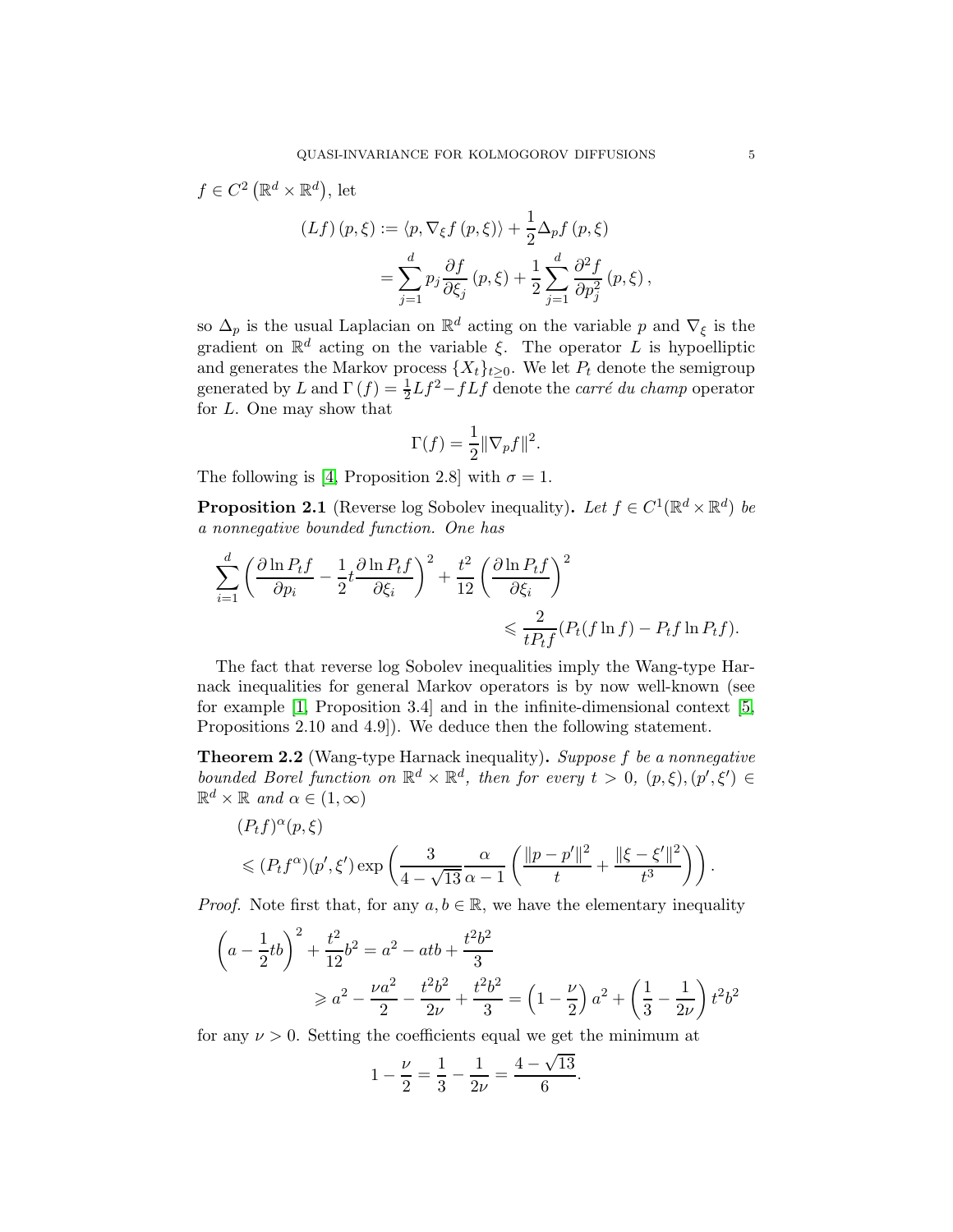Thus, we have that

$$
\sum_{i=1}^{d} \left( \frac{\partial \ln P_t f}{\partial p_i} - \frac{1}{2} t \frac{\partial \ln P_t f}{\partial \xi_i} \right)^2 + \frac{t^2}{12} \left( \frac{\partial \ln P_t f}{\partial \xi_i} \right)^2
$$
  

$$
\geq \frac{4 - \sqrt{13}}{6} \left( \|\nabla_p \ln P_t f\|^2 + t^2 \|\nabla_\xi \ln P_t f\|^2 \right).
$$

Therefore, the reverse log Sobolev inequality in Proposition [2.1](#page-4-0) implies that

$$
\frac{4-\sqrt{13}}{6} \left( \|\nabla_p \ln P_t f\|^2 + t^2 \|\nabla_\xi \ln P_t f\|^2 \right) \leq \frac{2}{t P_t f} (P_t (f \ln f) - P_t f \ln P_t f).
$$

One may now integrate this inequality as in the proof of [\[1,](#page-25-3) Proposition 3.4] or [\[5,](#page-26-0) Proposition 2.10] to get the desired result.  $\Box$ 

It is known that Wang-type Harnack inequalities as in Theorem [2.2](#page-4-1) are equivalent to certain  $L^q$  estimates for the heat kernel of the diffusion. More specifically, for  $t > 0$ , we denote by  $p_t(\cdot, \cdot) : \mathbb{R}^{2d} \times \mathbb{R}^{2d} \to \mathbb{R}$  the fundamental solution for the Kolmogorov operator on  $\mathbb{R}^{2d}$ , and also when appropriate  $p_t(\cdot) = p_t(0, \cdot) : \mathbb{R}^{2d} \to \mathbb{R}$ . The following result is an immediate consequence of Theorem [2.2;](#page-4-1) see for example [\[5,](#page-26-0) Lemma 2.11] taking  $q = 1/(\alpha - 1)$  for  $\alpha \in (1,2)$  and  $y=0$ .

<span id="page-5-1"></span>**Proposition 2.3** (Integrated Harnack inequality). For any  $t > 0$ ,  $(p, \xi) \in$  $\mathbb{R}^d \times \mathbb{R}^d$ , and  $q \in (1, \infty)$ ,

$$
\left(\int_{\mathbb{R}^d \times \mathbb{R}^d} \left[\frac{p_t((p,\xi),(p',\xi'))}{p_t(p',\xi')}\right]^q p_t(p',\xi') dp' d\xi'\right)^{1/q} \le \exp\left(\frac{3(1+q)}{4-\sqrt{13}}\left(\frac{\|p\|^2}{t} + \frac{\|\xi\|^2}{t^3}\right)\right)
$$

<span id="page-5-0"></span>2.2. Generalized Kolmogorov diffusions. We now consider the non-Gaussian diffusions

$$
Y_t = \left(B_t, \int_0^t F(B_s)ds\right),\,
$$

where  $F : \mathbb{R}^d \to \mathbb{R}^r$  is a  $C^1$ -function. Similar diffusions were considered in [\[4\]](#page-26-5). These processes have infinitesimal generator

$$
L = \frac{1}{2}\Delta_p + F(p) \cdot \frac{\partial}{\partial \xi}.
$$

2.2.1.  $F: \mathbb{R}^d \to \mathbb{R}$ . We initially restrict our attention to the case  $r = 1$ . In this case, for each  $\alpha, \beta \geq 0$ , we define a first-order differential symmetric bilinear form  $\Gamma^{\alpha,\beta}$  :  $C^{\infty}(\mathbb{R}^d \times \mathbb{R}) \times C^{\infty}(\mathbb{R}^d \times \mathbb{R}) \to \mathbb{R}$  associated to the diffusion operator  $L$  by

$$
\Gamma^{\alpha,\beta}(f,g) := \sum_{i=1}^d \left( \frac{\partial f}{\partial p_i} - \alpha \frac{\partial f}{\partial \xi} \right) \left( \frac{\partial g}{\partial p_i} - \alpha \frac{\partial g}{\partial \xi} \right) + \beta \left( \frac{\partial f}{\partial \xi} \right) \left( \frac{\partial g}{\partial \xi} \right).
$$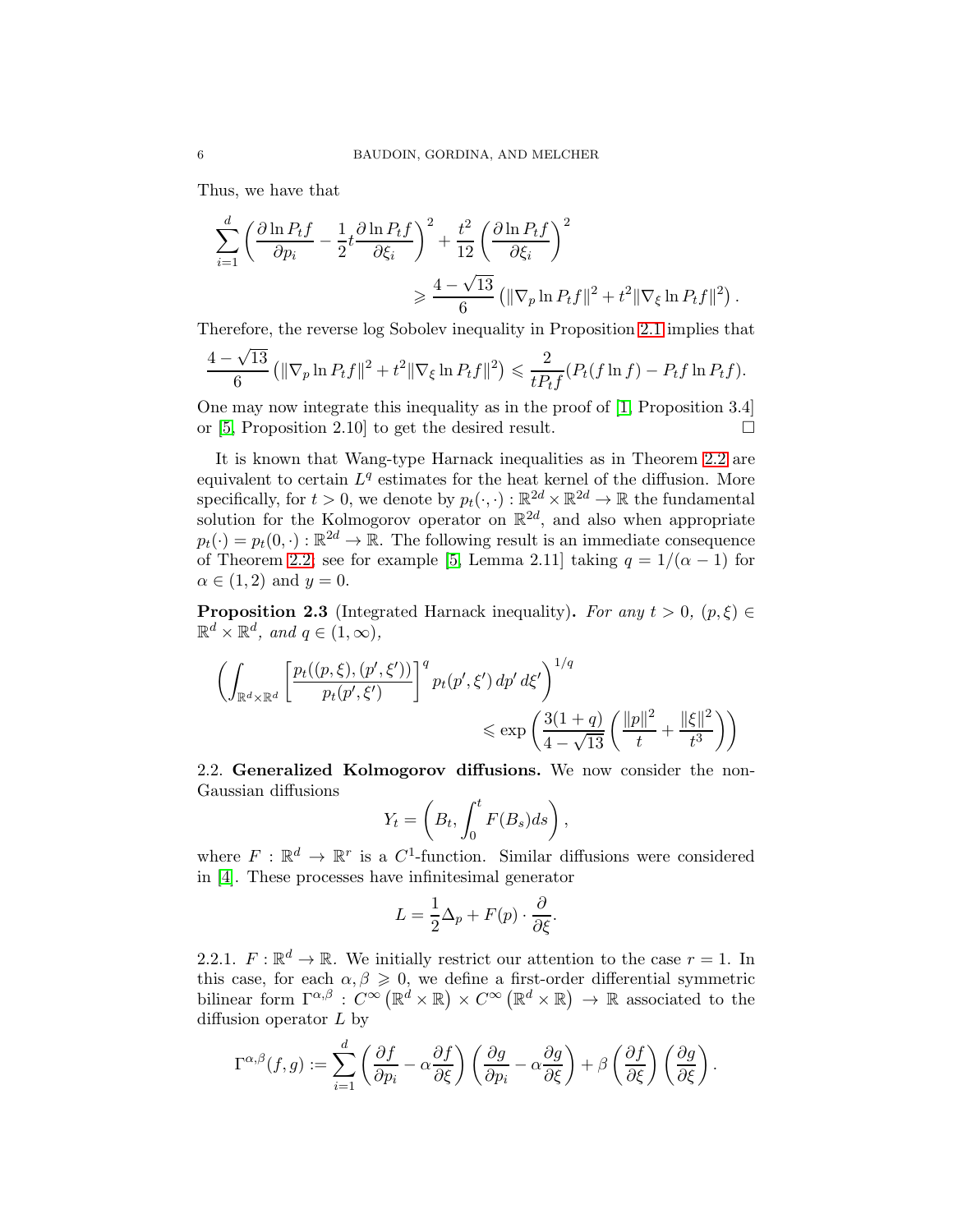In particular,

$$
\Gamma^{\alpha,\beta}(f) := \Gamma^{\alpha,\beta}(f,f) = \sum_{i=1}^d \left(\frac{\partial f}{\partial p_i} - \alpha \frac{\partial f}{\partial \xi}\right)^2 + \beta \left(\frac{\partial f}{\partial \xi}\right)^2.
$$

Note that the *carré du champ* operator of  $L$  is given by

$$
\Gamma(f) = \sum_{i=1}^{d} \left(\frac{\partial f}{\partial p_i}\right)^2 = \Gamma^{0,0}(f).
$$

We also consider

$$
\Gamma_2^{\alpha,\beta}(f) := \frac{1}{2} L \Gamma^{\alpha,\beta}(f) - \Gamma^{\alpha,\beta}(f, Lf).
$$

Recall that the *intrinsic (control)* distance associated to  $\Gamma^{\alpha,\beta}$  is defined as

$$
d_{\alpha,\beta}((p,\xi),(p',\xi'))
$$
  
 := sup  $\{f(p,\xi) - f(p',\xi') : f \in C^{\infty}(\mathbb{R}^d \times \mathbb{R}), \Gamma^{\alpha,\beta}(f) \leq 1\}$ 

The control distance may be computed explicitly as follows.

<span id="page-6-0"></span>**Lemma 2.4.** For  $\alpha \geq 0$  and  $\beta > 0$ ,

$$
d_{\alpha,\beta}((p,\xi),(p',\xi'))^2 = \frac{1}{\beta} \left( \alpha \sum_{i=1}^d (p'_i - p_i) + \xi' - \xi \right)^2 + \sum_{i=1}^d (p'_i - p_i)^2.
$$

*Proof.* Let  $f \in C^{\infty}(\mathbb{R}^d \times \mathbb{R})$ . Consider the function  $g \in C^{\infty}(\mathbb{R}^d \times \mathbb{R})$  such that

$$
g\left(p, \frac{1}{\sqrt{\beta}}\left(\alpha \sum_{i=1}^d p_i + \xi\right)\right) = f(p, \xi).
$$

We have then

$$
\Gamma^{\alpha,\beta}(f) = \sum_{i=1}^d \left(\frac{\partial g}{\partial p_i}\right)^2 + \left(\frac{\partial g}{\partial \xi}\right)^2.
$$

Therefore

$$
d_{\alpha,\beta}((p,\xi),(p',\xi'))
$$
  
=  $\sup \left\{ g\left(p, \frac{1}{\sqrt{\beta}} \left(\alpha \sum_{i=1}^d p_i + \xi\right) \right) - g\left(p', \frac{1}{\sqrt{\beta}} \left(\alpha \sum_{i=1}^d p'_i + \xi'\right)\right) : g \in C^{\infty}\left(\mathbb{R}^d \times \mathbb{R}\right), \sum_{i=1}^d \left(\frac{\partial g}{\partial p_i}\right)^2 + \left(\frac{\partial g}{\partial \xi}\right)^2 \leq 1 \right\}$ 

and the conclusion follows from the standard Euclidean case.  $\hfill \Box$ 

For now, we make the following assumption on the function  $F$  defining the diffusion.

.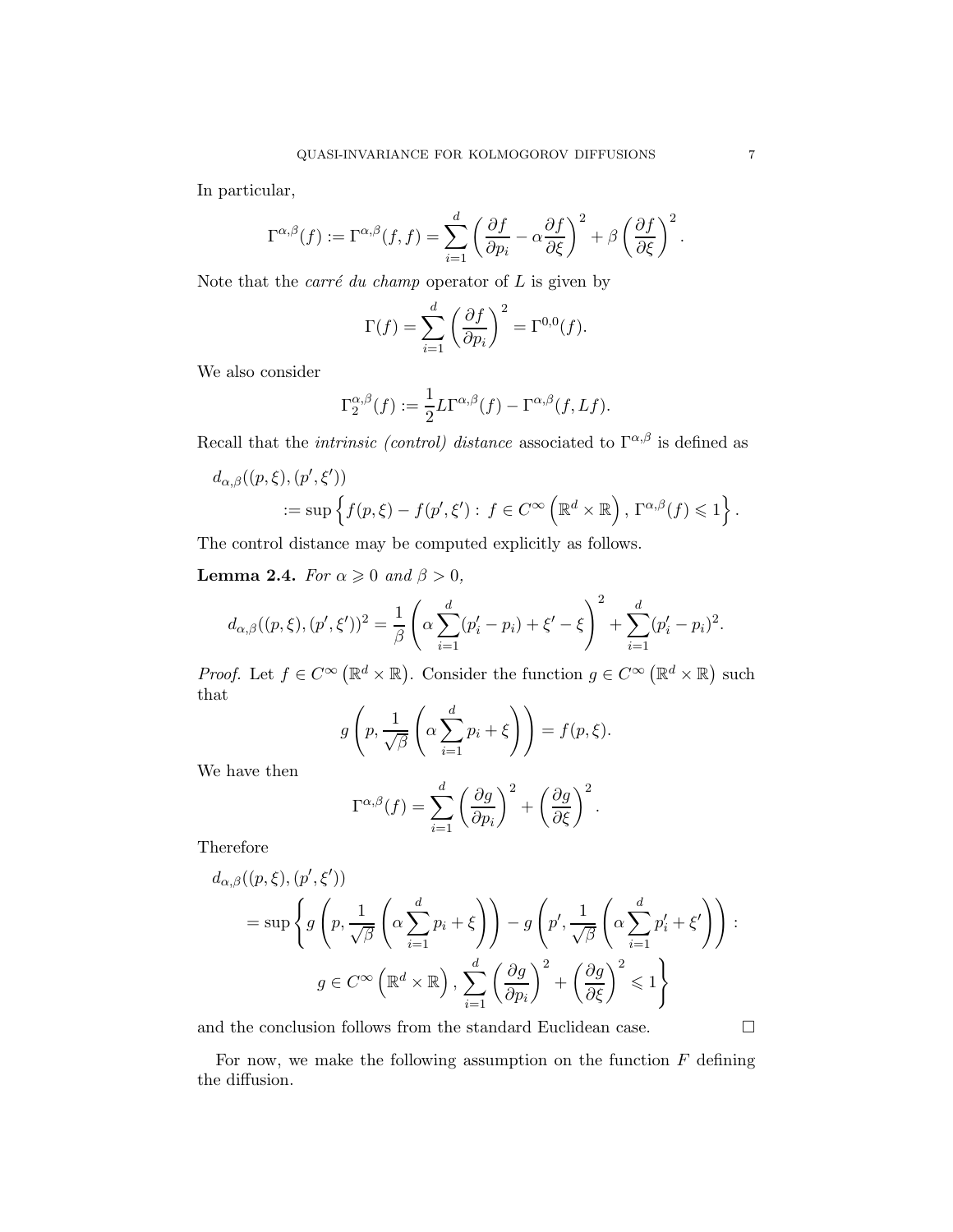<span id="page-7-0"></span>Assumption 2.5. For  $F: \mathbb{R}^d \to \mathbb{R}$ , there exist constants  $m, M > 0$  such that for every  $i = 1, \dots, d$  and  $p \in \mathbb{R}^d$ 

$$
m \leqslant \frac{\partial F}{\partial p_i}(p) \leqslant M.
$$

Note that the lower bound on the derivatives implies for example that the range of  $F$  is unbounded. Under this assumption, we have the following key proposition.

<span id="page-7-1"></span>**Proposition 2.6.** Suppose that  $F : \mathbb{R}^d \to \mathbb{R}$  satisfies Assumption [2.5.](#page-7-0) Then for every  $f \in C^{\infty}(\mathbb{R}^d \times \mathbb{R}),$ 

$$
\Gamma_2^{\alpha,\beta}(f) \geq -\frac{M-m}{4\alpha} \Gamma(f) + m \sum_{i=1}^d \left( \alpha \left( \frac{\partial f}{\partial \xi} \right)^2 - \frac{\partial f}{\partial \xi} \frac{\partial f}{\partial p_i} \right).
$$

Proof. Direct computation shows that

$$
\Gamma_2^{\alpha,\beta}(f) = \sum_{i,j=1}^d \left(\frac{\partial^2 f}{\partial p_i \partial p_j}\right)^2 - 2\alpha \sum_{i,j=1}^d \frac{\partial^2 f}{\partial p_i \partial p_j} \frac{\partial^2 f}{\partial p_i \partial \xi} + (d\alpha^2 + \beta) \sum_{i=1}^d \left(\frac{\partial^2 f}{\partial p_i \partial \xi}\right)^2 - \langle \nabla_p f, \nabla_p F \rangle \frac{\partial f}{\partial \xi} + \alpha \left(\frac{\partial f}{\partial \xi}\right)^2 \left(\sum_{i=1}^d \frac{\partial F}{\partial p_i}\right).
$$

Completing the squares and using  $\beta \geq 0$  implies that

$$
\sum_{i,j=1}^d \left(\frac{\partial^2 f}{\partial p_i \partial p_j}\right)^2 - 2\alpha \sum_{i,j=1}^d \frac{\partial^2 f}{\partial p_i \partial p_j}\frac{\partial^2 f}{\partial p_i \partial \xi} + (d\alpha^2 + \beta) \sum_{i=1}^d \left(\frac{\partial^2 f}{\partial p_i \partial \xi}\right)^2 \ge 0.
$$

Therefore

$$
\Gamma_2^{\alpha,\beta}(f) \geqslant -\langle \nabla_p f, \nabla_p F \rangle \frac{\partial f}{\partial \xi} + \alpha \left( \frac{\partial f}{\partial \xi} \right)^2 \left( \sum_{i=1}^d \frac{\partial F}{\partial p_i} \right).
$$

We then observe that for each  $i = 1, ..., d$ 

$$
\frac{\partial F}{\partial p_i} \left( \alpha \left( \frac{\partial f}{\partial \xi} \right)^2 - \frac{\partial f}{\partial \xi} \frac{\partial f}{\partial p_i} \right) = \frac{\partial F}{\partial p_i} \left( \left( \sqrt{\alpha} \frac{\partial f}{\partial \xi} - \frac{1}{2\sqrt{\alpha}} \frac{\partial f}{\partial p_i} \right)^2 - \frac{1}{4\alpha} \left( \frac{\partial f}{\partial p_i} \right)^2 \right)
$$
  
\n
$$
\geq m \left( \sqrt{\alpha} \frac{\partial f}{\partial \xi} - \frac{1}{2\sqrt{\alpha}} \frac{\partial f}{\partial p_i} \right)^2 - \frac{M}{4\alpha} \left( \frac{\partial f}{\partial p_i} \right)^2
$$
  
\n
$$
= m \left( \alpha \left( \frac{\partial f}{\partial \xi} \right)^2 - \frac{\partial f}{\partial \xi} \frac{\partial f}{\partial p_i} \right) - \frac{M - m}{4\alpha} \left( \frac{\partial f}{\partial p_i} \right)^2
$$

and the desired result follows from summing over  $i$ .

We will use Proposition [2.6](#page-7-1) and the fact that  $\Gamma^{\alpha,\beta}$  and  $\Gamma$  satisfy the commutation relation

$$
\Gamma^{\alpha,\beta}(f,\Gamma(f)) = \Gamma(f,\Gamma^{\alpha,\beta}(f))
$$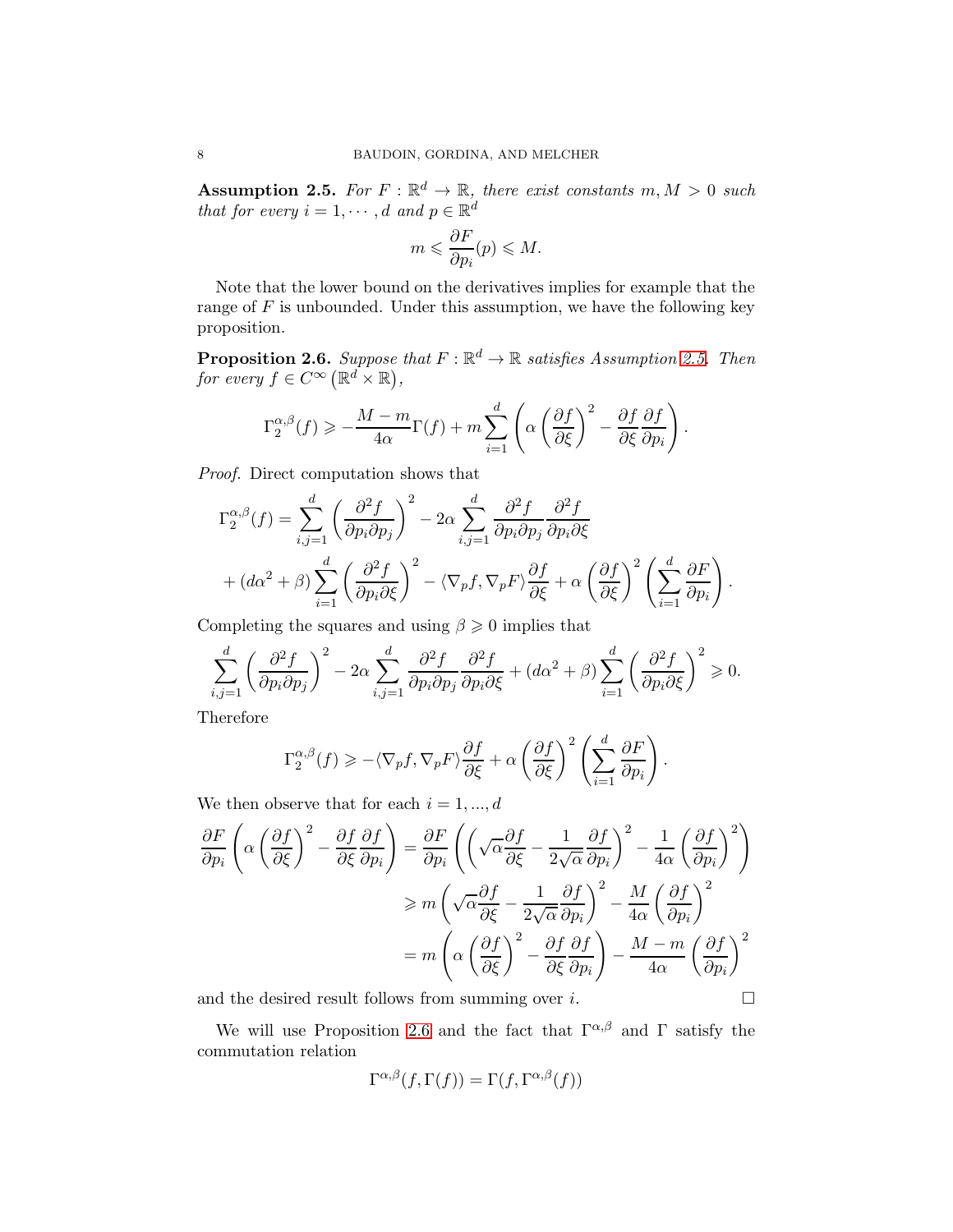to prove a reverse log Sobolev inequality for the generalized Kolmogorov operator. This commutation relation is similar to [\[3,](#page-26-8) Hypothesis 1.2].

<span id="page-8-0"></span>**Proposition 2.7** (Reverse log Sobolev inequality). Suppose that  $F : \mathbb{R}^d \to$  $\mathbb R$  satisfies Assumption [2.5.](#page-7-0) Then for all nonnegative bounded  $f \in C^1(\mathbb R^d \times$  $\mathbb{R}$ ) and  $t > 0$ 

$$
\sum_{i=1}^{d} \left( \frac{\partial \ln P_t f}{\partial p_i} - \frac{m}{2} t \frac{\partial \ln P_t f}{\partial \xi} \right)^2 + \frac{m^2}{12} t^2 \left( \frac{\partial \ln P_t f}{\partial \xi} \right)^2
$$
  
\$\leqslant \frac{M}{m t P\_t f} (P\_t(f \ln f) - P\_t f \ln P\_t f).

*Proof.* We can assume that f is smooth and rapidly decreasing. Let  $t > 0$ and for  $\alpha(\cdot), \beta(\cdot) \in C^1([0, t]),$  consider the functional

$$
\phi(s) := P_s((P_{t-s}f)\Gamma^{\alpha(s),\beta(s)}(\ln P_{t-s}f)), \quad 0 \le s \le t.
$$

Straightforward computation by the chain rule shows that

$$
\phi'(s) = 2P_s((P_{t-s}f)\Gamma_2^{\alpha(s),\beta(s)}(\ln P_{t-s}f))
$$
  

$$
-2\alpha'(s)\sum_{i=1}^d P_s((P_{t-s}f)\frac{\partial \ln P_{t-s}f}{\partial \xi}\frac{\partial \ln P_{t-s}f}{\partial p_i})
$$
  

$$
+2\alpha(s)\alpha'(s)P_s((P_{t-s}f)(\frac{\partial \ln P_{t-s}f}{\partial \xi})^2)
$$
  

$$
+\beta'(s)P_s((P_{t-s}f)(\frac{\partial \ln P_{t-s}f}{\partial \xi})^2).
$$

In particular, taking  $\alpha(s) = \frac{m}{2}(t-s)$  and  $\beta(s) = \frac{m^2}{12}(t-s)^2$  and  $\varphi(s) = (t - s)\phi(s), \quad 0 \leqslant s \leqslant t,$ 

we have

$$
\varphi'(s) = -\phi(s) + (t - s)\phi'(s)
$$
  
\n
$$
\geq -\frac{M}{m}P_s((P_{t-s}f)||\nabla_p \ln P_{t-s}f||^2) = -\frac{M}{m}P_s((P_{t-s}f)\Gamma(\ln P_{t-s}f)),
$$

by Proposition [2.6.](#page-7-1) Therefore,

$$
\varphi(0) \leqslant \frac{M}{m} \int_0^t P_s((P_{t-s}f)\Gamma(\ln P_{t-s}f))ds.
$$

We now observe that

$$
\int_0^t P_s((P_{t-s}f)\Gamma(\ln P_{t-s}f))ds = P_t(f\ln f) - P_tf\ln P_tf,
$$

and thus

$$
t(P_t f) \Gamma^{\alpha(0),\beta(0)}(\ln P_t f) \leqslant \frac{M}{m} (P_t (f \ln f) - P_t f \ln P_t f)
$$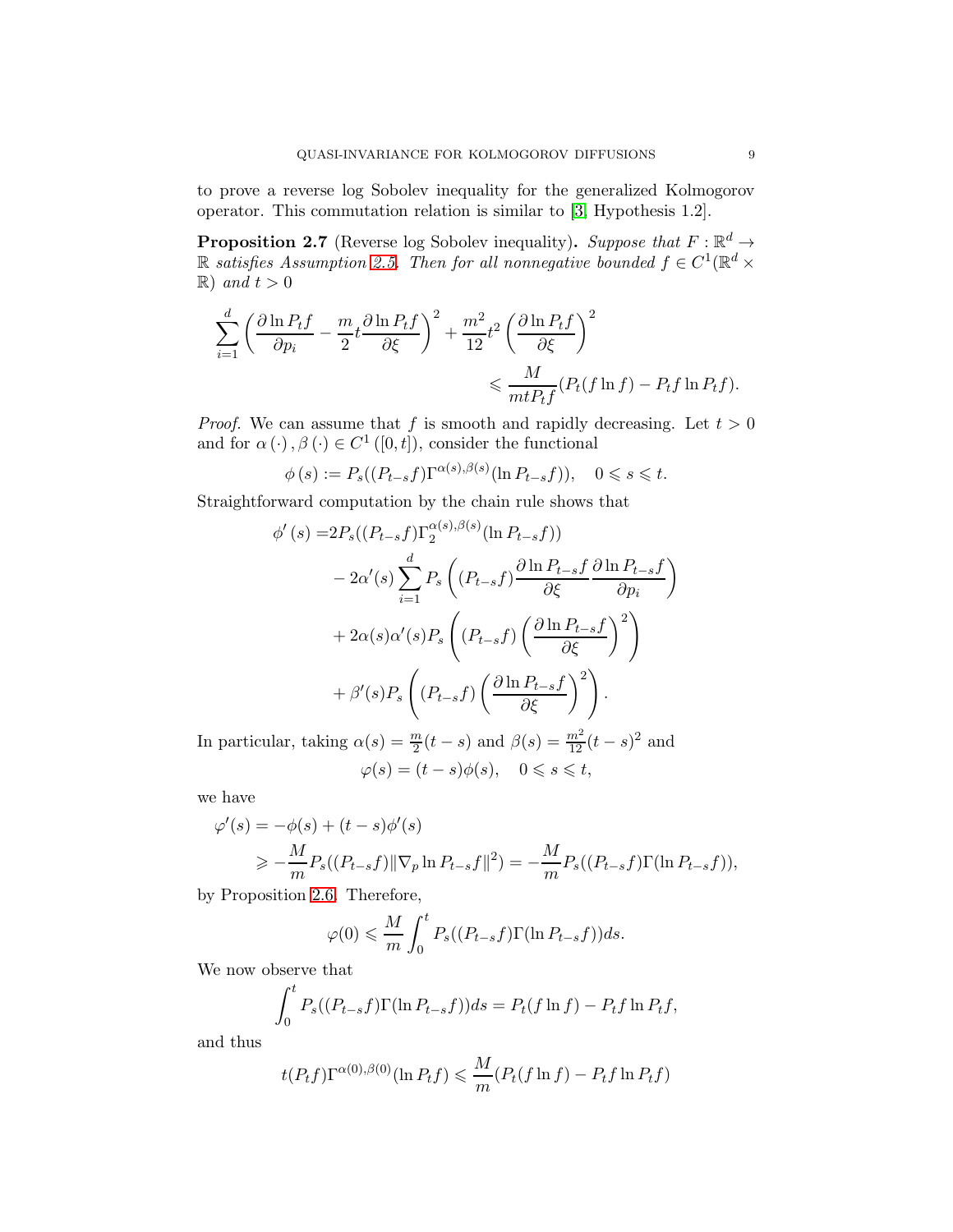which may be re-written to give the desired result.  $\Box$ 

As in Section [2.1,](#page-3-1) a Wang-type Harnack inequality now follows from the reverse log Sobolev inequality.

<span id="page-9-1"></span>**Theorem 2.8** (Wang-type Harnack inequality). Suppose that  $F : \mathbb{R}^d \to \mathbb{R}$ satisfies Assumption [2.5.](#page-7-0) Then for every nonnegative Borel bounded f on  $\mathbb{R}^d \times \mathbb{R}, t > 0, (p, \xi), (p', \xi') \in \mathbb{R}^d \times \mathbb{R}, \text{ and } \alpha > 1, \text{ we have}$ 

$$
(P_t f)^\alpha (p, \xi) \leq C_\alpha \left( t, (p, \xi), (p', \xi') \right) (P_t f^\alpha)(p', \xi'),
$$

where

$$
C_{\alpha}\left(t, (p, \xi), (p', \xi')\right)
$$
  
:= 
$$
\exp\left(\frac{\alpha M}{4m(\alpha - 1)t} \left(\frac{12}{m^2 t^2} \left(\frac{mt}{2} \sum_{i=1}^d (p_i - p'_i) + (\xi - \xi')\right)^2 + ||p - p'||^2\right)\right).
$$

*Proof.* As before we assume that f is rapidly decreasing. Let  $t > 0$  be fixed and  $(p,\xi), (p',\xi') \in \mathbb{R}^d \times \mathbb{R}^d$ . We observe first that the reverse log Sobolev inequality in Proposition [2.7](#page-8-0) can be rewritten

$$
\Gamma^{\frac{m}{2}t,\frac{m^2}{12}t^2}(\ln P_t f) \leqslant \frac{M}{tmP_tf}(P_t(f\ln f) - P_tf\ln P_tf).
$$

We can now integrate the previous inequality as in the proof of [\[1,](#page-25-3) Proposition 3.4] or [\[5,](#page-26-0) Proposition 2.10] and deduce

$$
(P_t f)^{\alpha}(p,\xi) \leqslant (P_t f^{\alpha})(p',\xi') \exp\left(\frac{\alpha M}{4m(\alpha-1)}\frac{d_t^2((p,\xi),(p',\xi'))}{t}\right).
$$

where  $d_t$  is the control distance associated to the gradient  $\Gamma^{\frac{mt}{2}, \frac{m^2t^2}{12}}$ . The result now follows by Lemma [2.4](#page-6-0) with the chosen  $\alpha$  and  $\beta$ .

Now we modify Assumption [2.5](#page-7-0) as follows.

<span id="page-9-0"></span>**Assumption 2.9.** For  $F : \mathbb{R}^d \to \mathbb{R}$ , there exist constants  $m, M > 0$  and a non-empty subset  $I \subset \{1, \dots, d\}$  such that for every  $i \in I$  and  $p \in \mathbb{R}^d$ 

$$
m \leqslant \frac{\partial F}{\partial p_i}(p) \leqslant M
$$

and for every  $i \notin I$  and  $p \in \mathbb{R}^d$ ,  $\frac{\partial F}{\partial p_i}$  $\frac{\partial F}{\partial p_i}(p)=0.$ 

Notation 2.10. For a subset  $J \subset \{1, \dots, d\}$  and  $p \in \mathbb{R}^d$ , let  $p_J := (p_i)_{i \in J} \in I$  $\mathbb{R}^J$  and

$$
||p||_J^2 := ||p_J||_{\mathbb{R}^J}^2 = \sum_{i \in J} p_i^2.
$$

<span id="page-9-2"></span>**Theorem 2.11** (Wang-type Harnack inequality). Suppose that  $F : \mathbb{R}^d \to \mathbb{R}$ satisfies Assumption [2.9.](#page-9-0) Then for every nonnegative Borel bounded f on  $\mathbb{R}^d \times \mathbb{R}, t > 0, (p, \xi), (p', \xi') \in \mathbb{R}^d \times \mathbb{R}, \text{ and } \alpha > 1, \text{ we have}$ 

$$
(P_t f)^\alpha (p, \xi) \leq C_{\alpha, I} (t, (p, \xi), (p', \xi')) (P_t f^\alpha)(p', \xi'),
$$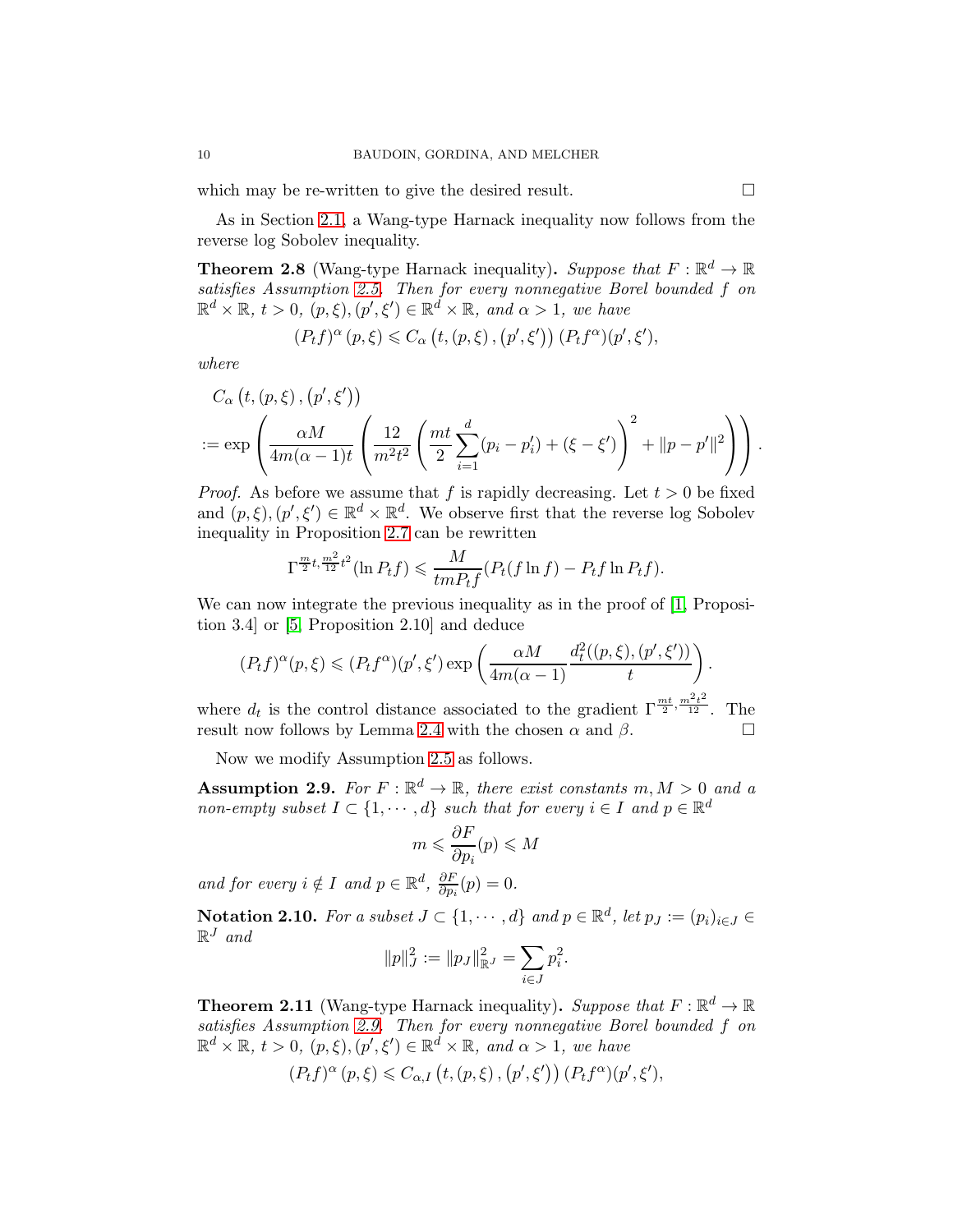with

$$
C_{\alpha,I} (t, (p, \xi), (p', \xi'))
$$
  

$$
:= \exp \left( \frac{\alpha M}{4m(\alpha - 1)t} \left( \frac{12}{m^2 t^2} \left( \frac{mt}{2} \sum_{i \in I} (p_i - p'_i) + (\xi - \xi') \right)^2 + ||p - p'||_I^2 \right) \right)
$$
  

$$
\times \exp \left( \frac{\alpha}{4(\alpha - 1)t} ||p - p'||_{I^c}^2 \right).
$$

Proof. We consider the diffusion

$$
Y_t^I = \left(B_t^I, \int_0^t F(B_s)ds\right),\,
$$

where  $B_t^I = (B_t^i)_{i \in I, t \geq 0}$ . The infinitesimal generator for this process is

$$
L^{I} = \sum_{i \in I} \frac{\partial^{2}}{\partial p_{i}^{2}} + F(p) \frac{\partial}{\partial \xi}.
$$

We note that for  $i \notin I$ ,  $\frac{\partial F}{\partial p_i}$  $\frac{\partial F}{\partial p_i} = 0$ , thus there exists a function  $F^I : \mathbb{R}^I \to \mathbb{R}$ such that for every  $p \in \mathbb{R}^d$ ,  $F(p) = F^I(p_I)$ . This function  $F^I$  satisfies Assumption [2.5](#page-7-0) on  $\mathbb{R}^I$ . Therefore by Theorem [2.8](#page-9-1) the semigroup  $P_t^I$  of the diffusion  $(Y_t^I)_{t\geqslant0}$  satisfies for any bounded Borel function  $f:\mathbb{R}^I\times\mathbb{R}\to\mathbb{R}$ the Wang-type Harnack inequality

$$
(P_t^I f)^\alpha (p_I, \xi) \leq A_\alpha^I \left( t, (p_I, \xi), (p_I', \xi') \right) (P_t^I f^\alpha)(p_I', \xi'),
$$

where

$$
A_{\alpha}^{I}\left(t, (p_{I}, \xi), (p'_{I}, \xi')\right)
$$
  
 := 
$$
\exp\left(\frac{\alpha M}{4m(\alpha - 1)t} \left(\frac{12}{m^{2}t^{2}} \left(\frac{mt}{2} \sum_{i \in I} (p_{i} - p'_{i}) + (\xi - \xi')\right)^{2} + ||p - p'||_{I}^{2}\right)\right).
$$

On the other hand, the infinitesimal generator of the diffusion

$$
Y_t = \left(B_t, \int_0^t F(B_s) ds\right),
$$

can be written as

$$
L = \sum_{i \notin I} \frac{\partial^2}{\partial p_i^2} + L^I
$$

and the associated semigroup  $P_t$  satisfies for any nonnegative bounded Borel functions  $f : \mathbb{R}^I \times \mathbb{R} \to \mathbb{R}$  and  $g : \mathbb{R}^{I^c} \to \mathbb{R}$ 

$$
P_t(f \otimes g)(p,\xi) = (P_t^I f)(p_I,\xi)(Q_t^{I^c} g)(p_{I^c})
$$

where  $f \otimes g$  is the function defined by  $(f \otimes g)(p, \xi) = f(p_I, \xi)g(p_{I^c})$  and where  $Q_t^{I^c}$  $I_t^c$  is the Gaussian heat semigroup in  $\mathbb{R}^{I^c}$  generated by  $\sum_{i \notin I} \frac{\partial^2}{\partial p_i^2}$  $\frac{\partial^2}{\partial p_i^2}$ . This Gaussian semigroup  $Q_t^{I^c}$  $t<sup>t</sup>$  satisfies the Wang-type Harnack inequality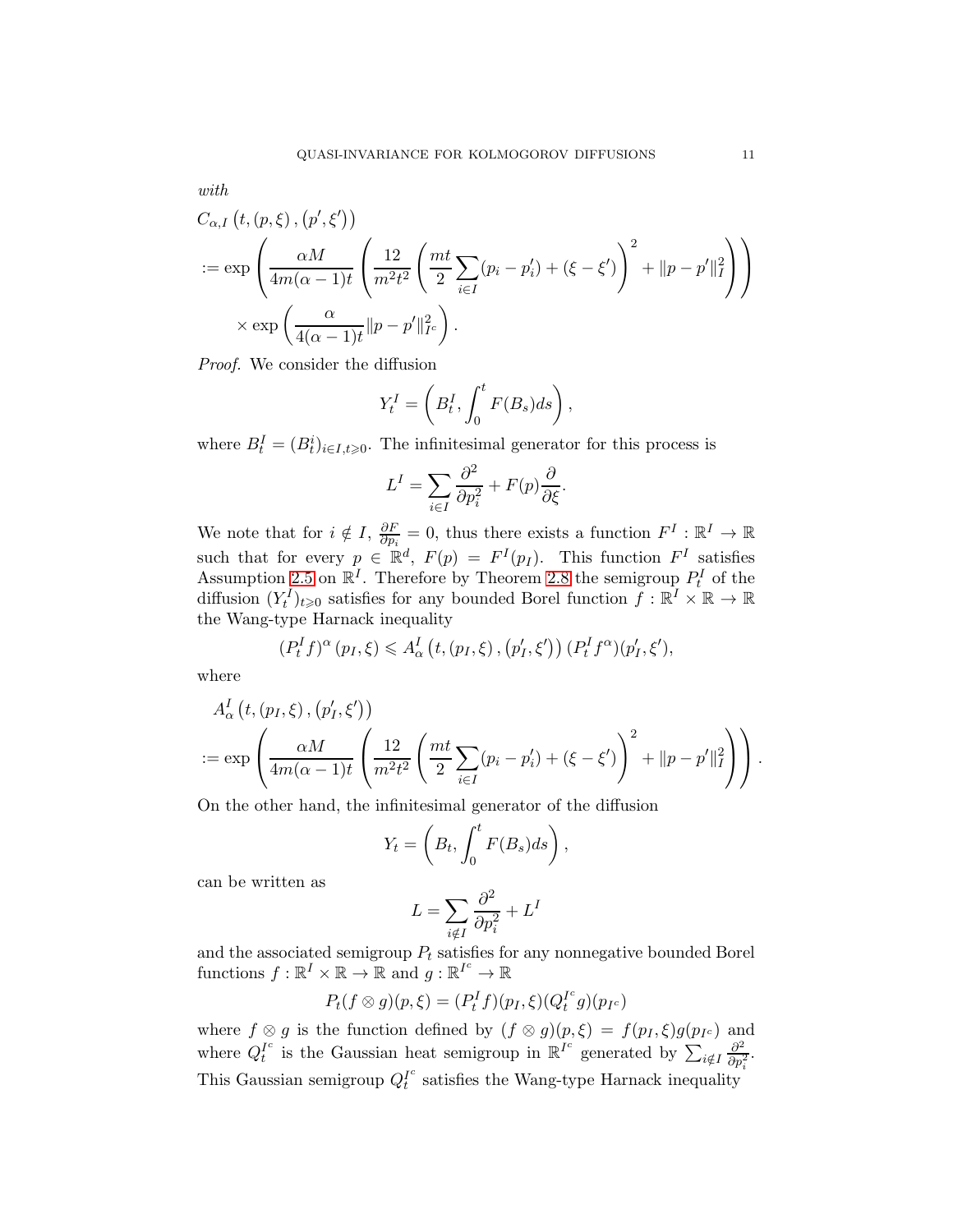$$
(Q_t^{I^c}g)^{\alpha}(p_{I^c}) \leq \exp\left(\frac{\alpha}{4(\alpha-1)t}||p-p'||_{I^c}^2\right)(Q_t^{I^c}g^{\alpha})(p'_{I^c}).
$$

We therefore deduce that

$$
(P_t(f\otimes g))^{\alpha}(p,\xi)\leq C_{\alpha,I}\left(t,(p,\xi),(p',\xi')\right)(P_t(f\otimes g)^{\alpha})(p',\xi'),
$$

with

$$
C_{\alpha,I}\left(t,(p,\xi),(p',\xi')\right)=A_{\alpha}^{I}\left(t,(p_{I},\xi),(p'_{I},\xi')\right)\exp\left(\frac{\alpha}{4(\alpha-1)t}\|p-p'\|_{I^{c}}^{2}\right).
$$

Since this holds for any nonnegative bounded Borel functions  $f: \mathbb{R}^I \times \mathbb{R} \to \mathbb{R}$ and  $g: \mathbb{R}^{\ell^c} \to \mathbb{R}$ , we conclude that the Wang-type Harnack inequality for  $P_t$  holds for any nonnegative bounded Borel function  $\mathbb{R}^d \times \mathbb{R} \to \mathbb{R}$ .

Now the same kind of tensorization argument from the proof of Theorem [2.11](#page-9-2) can be adapted to deal with certain functions  $F$  taking values in  $\mathbb{R}^r$ . In particular, we make the following assumption.

<span id="page-11-0"></span>**Assumption 2.12.** For  $F : \mathbb{R}^d \to \mathbb{R}^r$ , there exist non-empty disjoint subsets  $I_1, \ldots, I_r \subset \{1, \cdots, d\}$  and constants  $m_1, M_1, \ldots, m_r, M_r > 0$  such that for each  $j = 1, ..., r$ , for every  $i \in I_j$  and  $p \in \mathbb{R}^d$ ,

$$
m_j \leqslant \frac{\partial F_j}{\partial p_i}(p) \leqslant M_j,
$$

and, for every  $i \notin I_j$  and  $p \in \mathbb{R}^d$ ,  $\frac{\partial F_j}{\partial p_i}$  $\frac{\partial F_j}{\partial p_i}(p) = 0.$ 

Note that the assumption that the subsets  $I_j$  are non-empty excludes F having some constant coordinates, and again the lower bound on the derivatives implies more generally that the range of  $F$  is unbounded in each coordinate. The disjointness of the  $I_j$ 's implies that the coordinates of  $F(B)$ are independent.

**Theorem 2.13** (Wang-type Harnack inequality). Suppose  $F : \mathbb{R}^d \to \mathbb{R}^r$ satisfies Assumption [2.12.](#page-11-0) Then for every nonnegative Borel bounded f on  $\mathbb{R}^d \times \mathbb{R}^r$ ,  $t > 0$ ,  $(p, \xi)$ ,  $(p', \xi') \in \mathbb{R}^d \times \mathbb{R}^r$ , and  $\alpha > 1$ , we have

$$
(P_t f)^{\alpha}(p,\xi) \leq \left(\prod_{j=1}^r A^j_{\alpha}(t,(p,\xi),(p',\xi'))\right)
$$

$$
\times \exp\left(\frac{\alpha}{4(\alpha-1)t}||p-p'||_{I^c}^2\right)(P_t f^{\alpha})(p',\xi'),
$$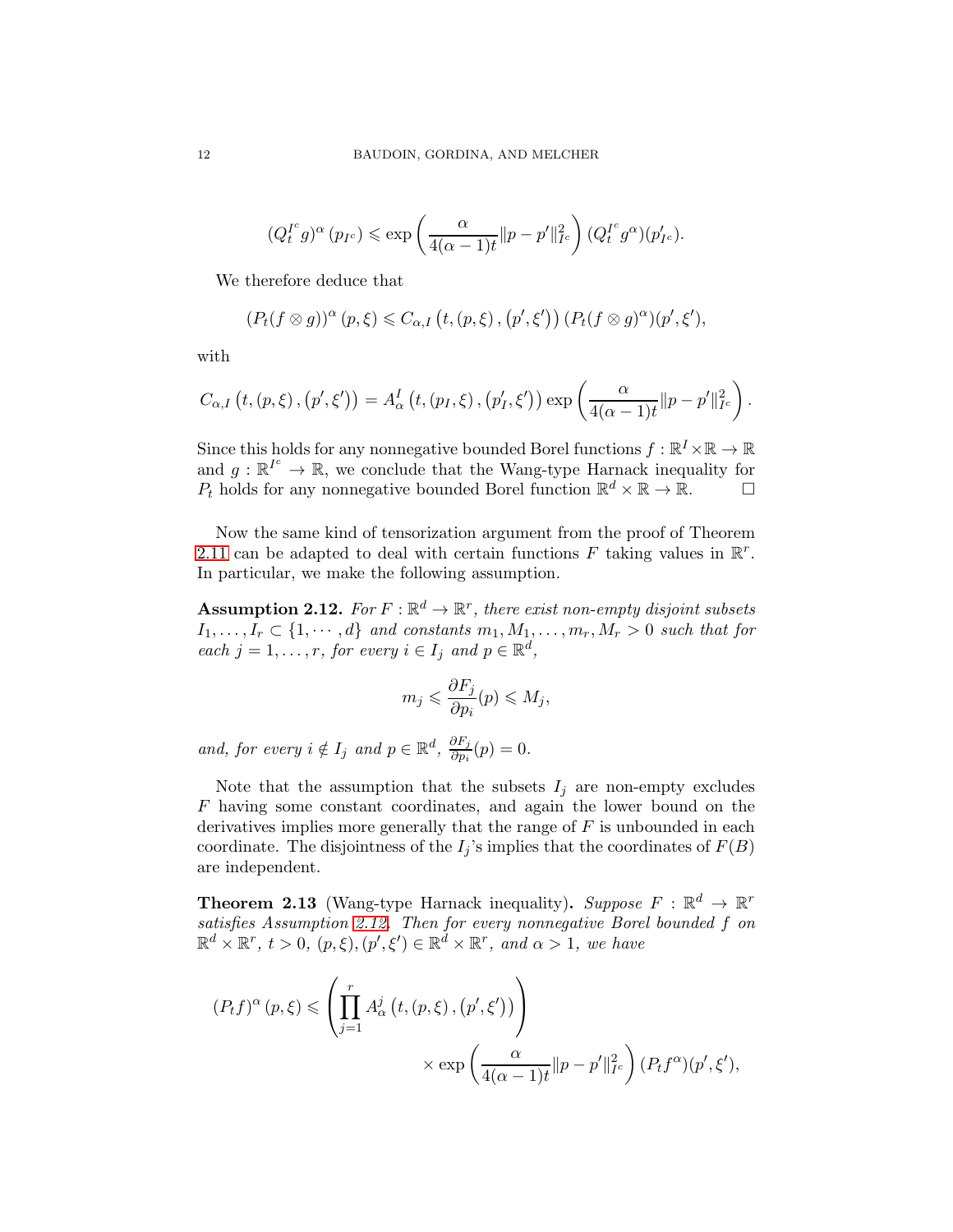where  $I^c := (\cup_{j=1}^r I_j)^c$  and

$$
A_{\alpha}^{j}\left(t, (p, \xi), (p', \xi')\right) := A_{\alpha}^{j}\left(t, (p_{I_j}, \xi_j), (p'_{I_j}, \xi'_j)\right)
$$
  

$$
:= \exp\left(\frac{3\alpha M_j}{m_j^3(\alpha - 1)t^3} \left(\frac{m_j t}{2} \sum_{i \in I_j} (p_i - p'_i) + (\xi_j - \xi'_j)\right)^2\right)
$$

$$
\times \exp\left(\frac{\alpha M_j}{4m_j(\alpha - 1)t} ||p - p'||_{I_j}^2\right).
$$

We omit the proof here, but the argument follows exactly as in the proof of Theorem [2.11,](#page-9-2) relying on the key assumption that the coordinates of  $F$ rely on disjoint collections of coordinates, and thus the generator may be written as

$$
L = \sum_{j=1}^r L^{I_j} + \sum_{i \notin \cup I_j} \frac{\partial^2}{\partial p_i^2} = \sum_{j=1}^r \left( \sum_{i \in I_j} \frac{\partial^2}{\partial p_i^2} + F_j(p) \frac{\partial}{\partial \xi_j} \right) + \sum_{i \notin \cup I_j} \frac{\partial^2}{\partial p_i^2}.
$$

As in Section [2.1,](#page-3-1) we know this Wang-type Harnack inequality is equivalent to an integrated Harnack inequality for the heat kernel of the diffusion, which we express in the following Proposition. For  $t > 0$ , let  $p_t : \mathbb{R}^{d+r} \times \mathbb{R}^{d+r} \to \mathbb{R}$  denote the fundamental solution, that is, the heat kernel, of the generator on  $\mathbb{R}^{d+r}$ .

<span id="page-12-0"></span>**Proposition 2.14** (Integrated Harnack inequality). Suppose  $F : \mathbb{R}^d \to \mathbb{R}^r$ satisfies Assumption [2.12.](#page-11-0) Then for any  $t > 0$ ,  $(p, \xi) \in \mathbb{R}^d \times \mathbb{R}^r$ , and  $q \in$  $(1,\infty),$ 

$$
\left(\int_{\mathbb{R}^d \times \mathbb{R}^r} \left[\frac{p_t((p,\xi),(p',\xi'))}{p_t(p',\xi')}\right]^q p_t(p',\xi') dp' d\xi'\right)^{1/q} \leq \left(\prod_{j=1}^r A_{j,q}(p,\xi)\right) \exp\left(\frac{1+q}{4t} ||p||_{I^c}^2\right)
$$

where  $I^c := (\cup_{j=1}^r I_j)^c$  and

$$
A_{j,q}(p,\xi) := A_{j,q}(p_{I_j}, \xi_j)
$$
  
 :=  $\exp\left(\frac{3(1+q)M_j}{m_j^3 t^3} \left(\frac{m_j t}{2} \sum_{i \in I_j} p_i + \xi_j\right)^2\right) \exp\left(\frac{(1+q)M_j}{4m_j t} ||p||_{I_j}^2\right).$ 

With this result in hand, we are now ready to introduce the infinitedimensional diffusions of interest.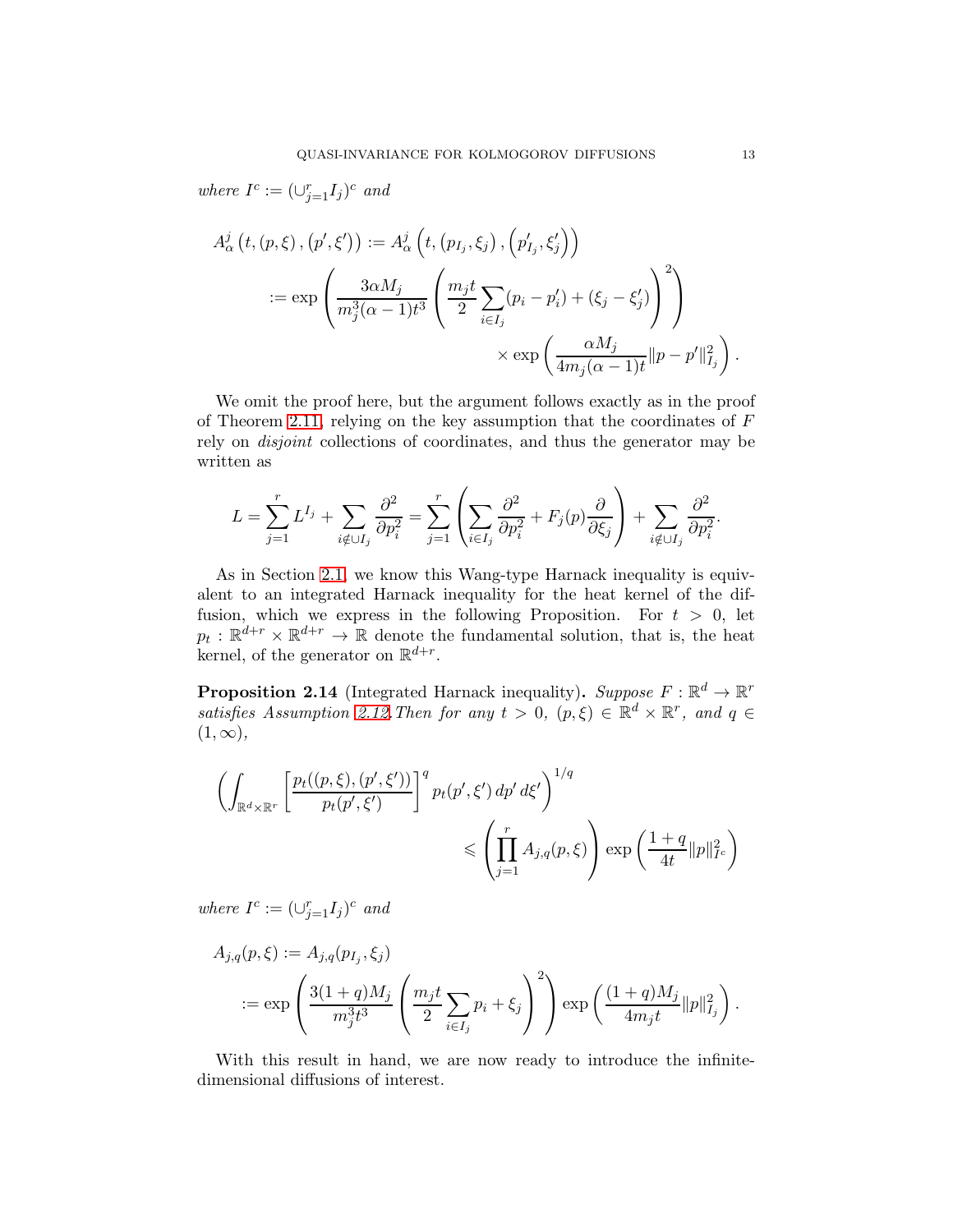#### 3. Infinite-dimensional results

<span id="page-13-0"></span>Let  $(W, H, \mu)$  be an abstract Wiener space, where W is a separable Banach space equipped with Gaussian measure  $\mu$  and  $H$  is the associated Cameron-Martin Hilbert space. For background about abstract Wiener spaces, see for example [\[6\]](#page-26-9) or [\[16\]](#page-26-10). We use  $\|\cdot\|_H$  and  $\|\cdot\|_W$  for the norms on H and W, respectively. The inner product on H is denoted by  $\langle \cdot, \cdot \rangle_H$ .

As usual,  $H^*$  denotes the dual space of H which is of course isomorphic to H. Furthermore, let  $H_*$  be the set of  $h \in H$  such that  $\langle \cdot, h \rangle_H \in H^*$  extends to a continuous linear functional on  $W$ . We will continue to denote the continuous extension of  $\langle \cdot, h \rangle_H$  to W by  $\langle \cdot, h \rangle_H$ . Equivalently, we can define  $H_*$  as follows. Let  $i: H \to W$  be the inclusion map, and let  $i^*: W^* \to H^*$ be its transpose so that  $i^*\ell := \ell \circ i$  for all  $\ell \in W^*$ . Then

$$
H_* = \{ h \in H : \langle \cdot, h \rangle_H \in \text{Range}(i^*) \subset H^* \}.
$$

Note that since  $H$  is a dense subspace of  $W$ ,  $i^*$  is injective and thus has a dense range. For any  $h \in H$  the map  $h \mapsto \langle \cdot, h \rangle_H \in H^*$  is a linear isometric isomorphism, therefore it follows that if  $h \in H_*$  then  $h \mapsto \langle \cdot, h \rangle_H \in W^*$  is a linear isomorphism also, and so  $H_*$  is a dense subspace of H.

Suppose that  $P : H \to H$  is a finite rank orthogonal projection such that  $PH \subset H_*$ . Let  $\{e_j\}_{j=1}^n$  be an orthonormal basis for  $PH$  and  $\ell_j := \langle \cdot, e_j \rangle_H \in$ W<sup>\*</sup>. Then we may extend P to a unique continuous operator from  $W \to H$ (still denoted by  $P$ ) by letting

<span id="page-13-1"></span>(3.2) 
$$
Pw := \sum_{j=1}^{n} \langle w, e_j \rangle_H e_j = \sum_{j=1}^{n} \ell_j(w) e_j \text{ for all } w \in W.
$$

For more details on these projections see [\[9\]](#page-26-6).

**Notation 3.1.** Let  $Proj(W)$  denote the collection of finite rank projections on W such that

- (1)  $PW \subset H_*$  and
- (2)  $P|_H : H \to H$  is an orthogonal projection, that is, P has the form given in equation [\(3.2\)](#page-13-1).

We will say a function  $f: W \to \mathbb{R}$  is a (smooth) cylinder function if it may be written as  $f = \phi \circ P$  for some  $P \in \text{Proj}(W)$  and some (smooth) function  $\phi : \mathbb{R}^n \to \mathbb{R}$ , where *n* is the rank of *P*.

Given  $f: W \to \mathbb{R}$ , we say that f is H-differentiable at  $w \in W$  if  $\varphi(h) :=$  $f(w+h)$ , considered as a function on H, is Fréchet differentiable at 0. If f is H-differentiable on W, we denote by  $\nabla f : W \to H$  the mapping defined by

$$
\langle \nabla f(w), h \rangle_H = \partial_h f(w) = \frac{d}{d\varepsilon} \bigg|_0 f(w + \varepsilon h).
$$

In particular, let  $\{e_k\}_{k=1}^{\infty}$  be an orthonormal basis of H such that  $e_k \in H_*$ for all k and define  $\ell_k(w) = \langle w, e_k \rangle_H$ . For each n, let  $H_n$  be the span of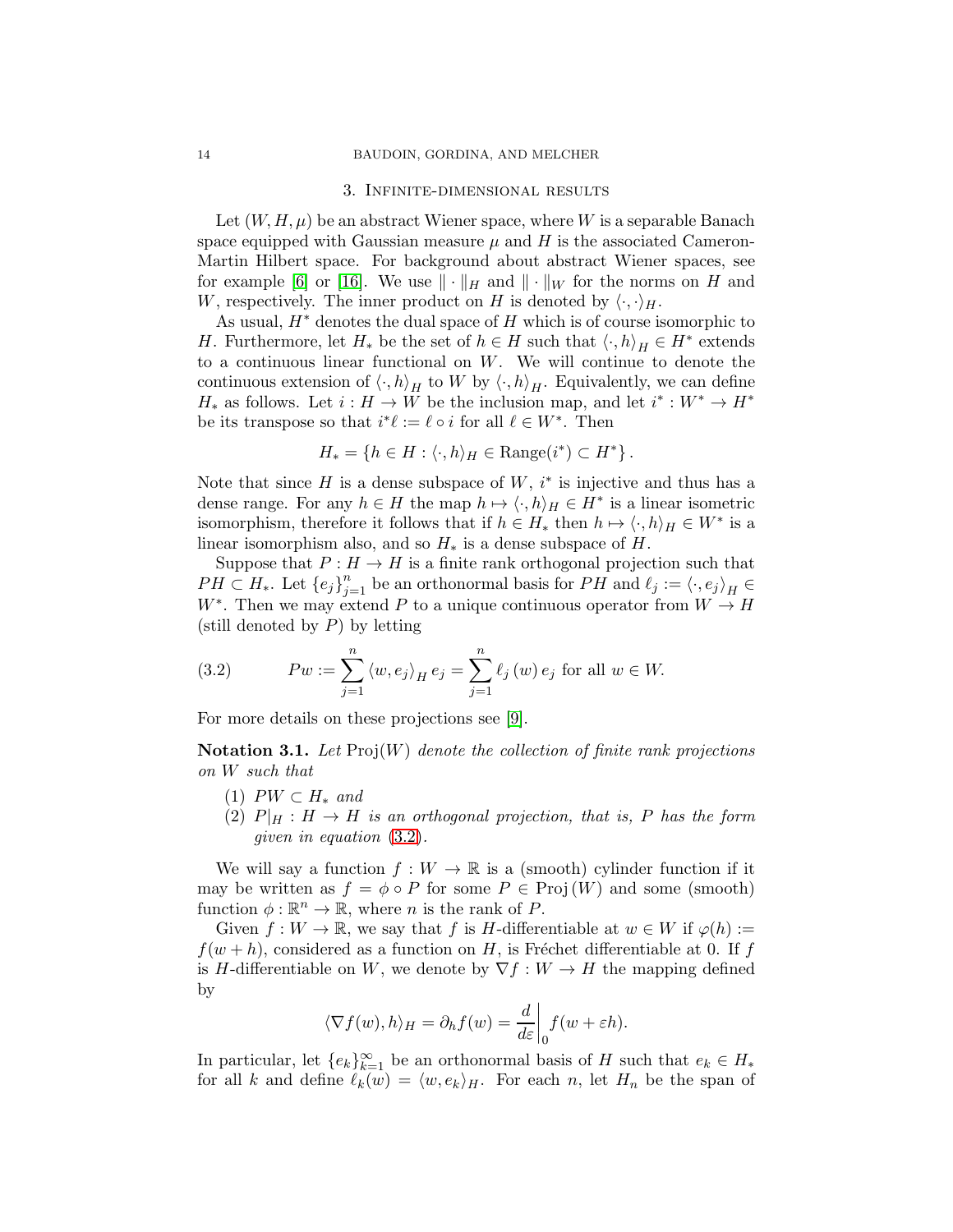$\{e_1, \ldots, e_n\}$  identified with  $\mathbb{R}^n$ , and define  $P_n \in \text{Proj}(W)$  by

$$
P_n: W \to H_n \subset H_* \subset H
$$

as in [\(3.2\)](#page-13-1). Then for a cylinder function of the form  $f(w) = \phi \circ P_n(w) =$  $\phi(\ell_1(w), \ldots, \ell_n(w))$ 

$$
\nabla f(w) = \sum_{i=1}^n (\partial_{e_i} \phi)(\ell_1(w), \dots, \ell_n(w))e_i.
$$

Similarly we can define the second  $H$ -derivative  $\nabla^2$ , and finally

$$
\Delta f\left(x\right) := \operatorname{tr} \nabla^2 f\left(x\right)
$$

whenever  $\nabla^2 f(x)$  exists and is of trace class.

Let  $\mathcal{B}(W)$  be the Borel  $\sigma$ -algebra on W. For  $t \geq 0$ , let  $\mu_t$  be the rescaled measure  $\mu_t(A) := \mu(A/\sqrt{t})$  with  $\mu_0 = \delta_0$ . As was first noted by L. Gross in [\[12,](#page-26-11) p. 135], there exists a stochastic process  ${B_t}_{t\geq0}$  with values in W which is a.s. continuous in  $t$  with respect to the norm topology on  $W$ , has independent increments, and, for  $s < t$ , Law $(B_t - B_s) = \mu_{t-s}$ , with  $B_0 = 0$ a.s.  ${B_t}_{t>0}$  is called *standard Brownian motion* on  $(W, \mu)$ .

For  $A \in \mathcal{B}(W)$ , let  $\mu_t(x, A) := \mu_t(x - A)$ . It is well known that  $\{\mu_t\}$ forms a family of Markov transition kernels, and we may thus view  $(B_t, \mathbb{P}^x)$ as a strong Markov process with state space W, where  $\mathbb{P}^x$  is the law of  $x+B$ .

<span id="page-14-0"></span>3.1. Infinite-dimensional Kolmogorov diffusion. We now consider  $W\times$ W as an abstract Wiener space with respect to the product topology on  $W \times W$  with product measure  $\mu \otimes \mu$ . A cylinder function  $f: W \times W \to \mathbb{R}$ is defined analogously as before, that is,

$$
(3.3) \t f(p,\xi) = \phi(Pp,P\xi)
$$

for some  $\phi: PH \times PH \to \mathbb{R}$  and  $P \in \text{Proj}(W)$ .

Let  $\{e_j\}_{j=1}^{\infty} \subseteq H_*$  be an orthonormal basis for H. Then, for any smooth cylinder function f on  $W \times W$  of the form [\(3.3\)](#page-14-1), we define

<span id="page-14-1"></span>
$$
\nabla^{\xi} f(p,\xi) := \sum_{j=1}^{\infty} (\partial_{(0,e_j)} f)(p,\xi) e_j = \nabla^{\xi}_{PH} \phi (Pp, P\xi),
$$
  

$$
\nabla^p f(p,\xi) := \sum_{j=1}^{\infty} (\partial_{(e_j,0)} f)(p,\xi) e_j = \nabla^p_{PH} \phi (Pp, P\xi),
$$
  

$$
\Delta^p f(p,\xi) := \sum_{j=1}^{\infty} (\partial_{(e_j,0)}^2 f)(p,\xi) = \Delta^p_{PH} \phi (Pp, P\xi).
$$

Note that the sums in these definitions are finite as we only apply these operators to cylinder functions. Similarly, we may define the operators

<span id="page-14-2"></span>(3.4) 
$$
(Lf)(p,\xi) := \sum_{j=1}^{\infty} p_j \partial_{(0,e_j)} f(p,\xi) + \frac{1}{2} \sum_{j=1}^{\infty} \partial_{(e_j,0)}^2 f(p,\xi)
$$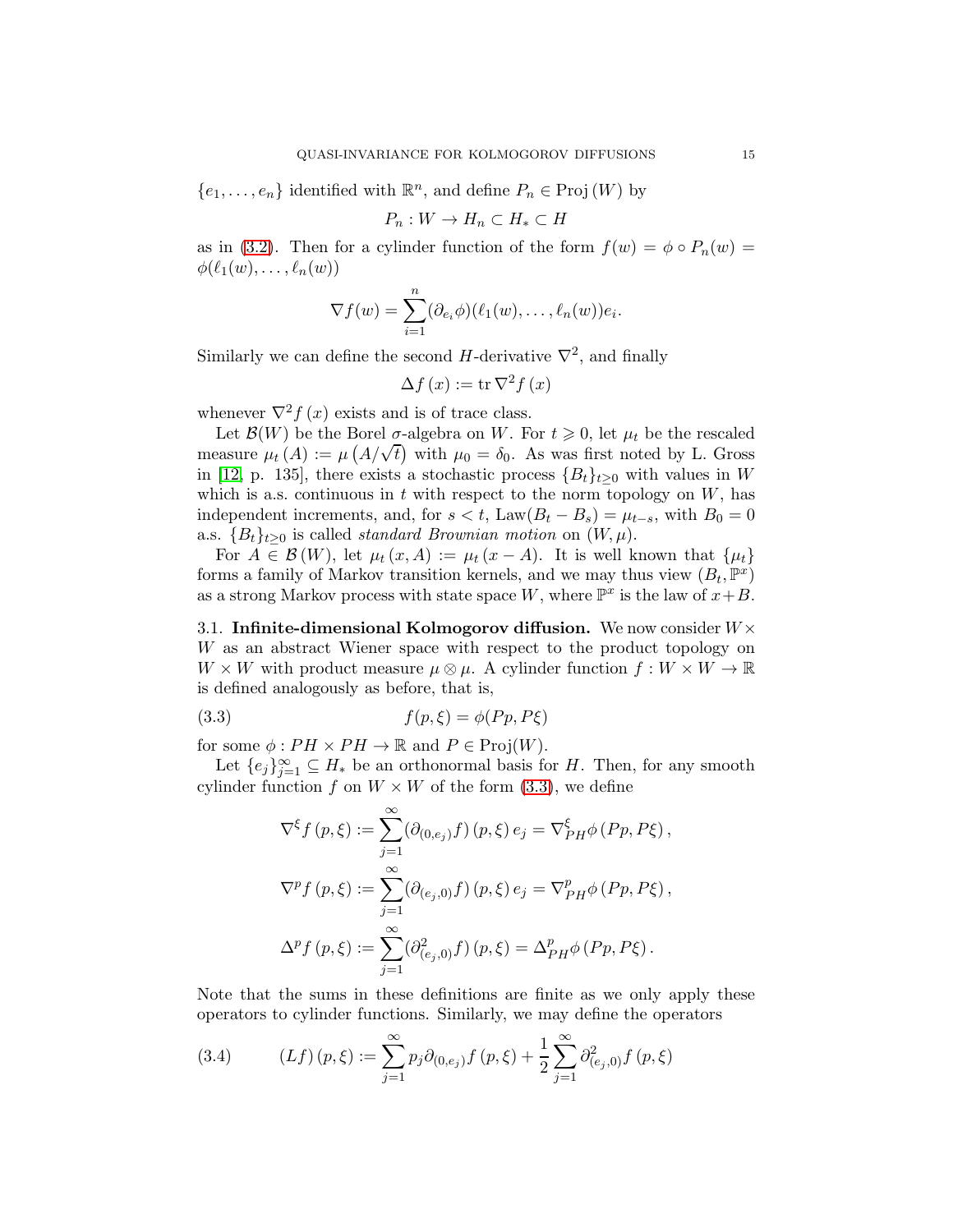and  $\Gamma(f) := \frac{1}{2}Lf^2 - fLf$ . Note that for f a cylinder function of the form [\(3.3\)](#page-14-1)

$$
(Lf)(p,\xi) = \langle Pp, \nabla_{PH}^{\xi} \phi (Pp, P\xi) \rangle + \frac{1}{2} \Delta_{PH}^{p} \phi (Pp, P\xi)
$$

and

$$
\Gamma(f) = \frac{1}{2} \|\nabla_{PH}^p \phi\|_{PH}^2,
$$

and thus  $L$  and  $\Gamma$  are well-defined independent of the choice of basis in the definition.

We now define an infinite-dimensional Kolmogorov diffusion, namely,

$$
X_t := \left(B_t, \int_0^t B_s \, ds\right).
$$

Using an analogous computation to that in [\[17,](#page-26-12) Appendix], one may verify that the operator L defined by  $(3.4)$  is the generator of the diffusion  $X_t$ .

<span id="page-15-0"></span>**Proposition 3.2.** Let  ${P_n}_{n=1}^{\infty} \subset \text{Proj}(W)$  such that  $P_n \uparrow I_H$ , and consider the processes  ${B_n(t)}_{t\geq0}$  in  $P_nH$  and  ${X_n(t)}_{t\geq0}$  in  $P_nH \times P_nH$  defined by

$$
B_n(t) := P_n B(t)
$$

and

$$
X_n(t) := \left(B_n(t), \int_0^t B_n(s) \, ds\right).
$$

Then

$$
\lim_{n \to \infty} \mathbb{E} \left[ \max_{0 \leq t \leq T} \| X(t) - X_n(t) \|_{W \times W}^p \right] = 0
$$

for all  $p \in [1,\infty)$  and

<span id="page-15-1"></span>
$$
\lim_{n \to \infty} \max_{0 \leq t \leq T} ||X(t) - X_n(t)||_{W \times W} = 0 \text{ a.s.}
$$

*Proof.* It is show in [\[9,](#page-26-6) Proposition 4.6] that  $B_n(t) := P_n B(t) \in P_n H$  $H \subset W$  gives a natural approximation to  $B_t$ . Namely, there it is proved that

(3.5) 
$$
\lim_{n \to \infty} \max_{0 \le s \le T} ||B(s) - B_n(s)||_W = 0 \text{ a.s.}
$$

and

(3.6) 
$$
\lim_{n \to \infty} \mathbb{E} \left[ \max_{0 \le s \le T} \| B(s) - B_n(s) \|_{W}^p \right] = 0
$$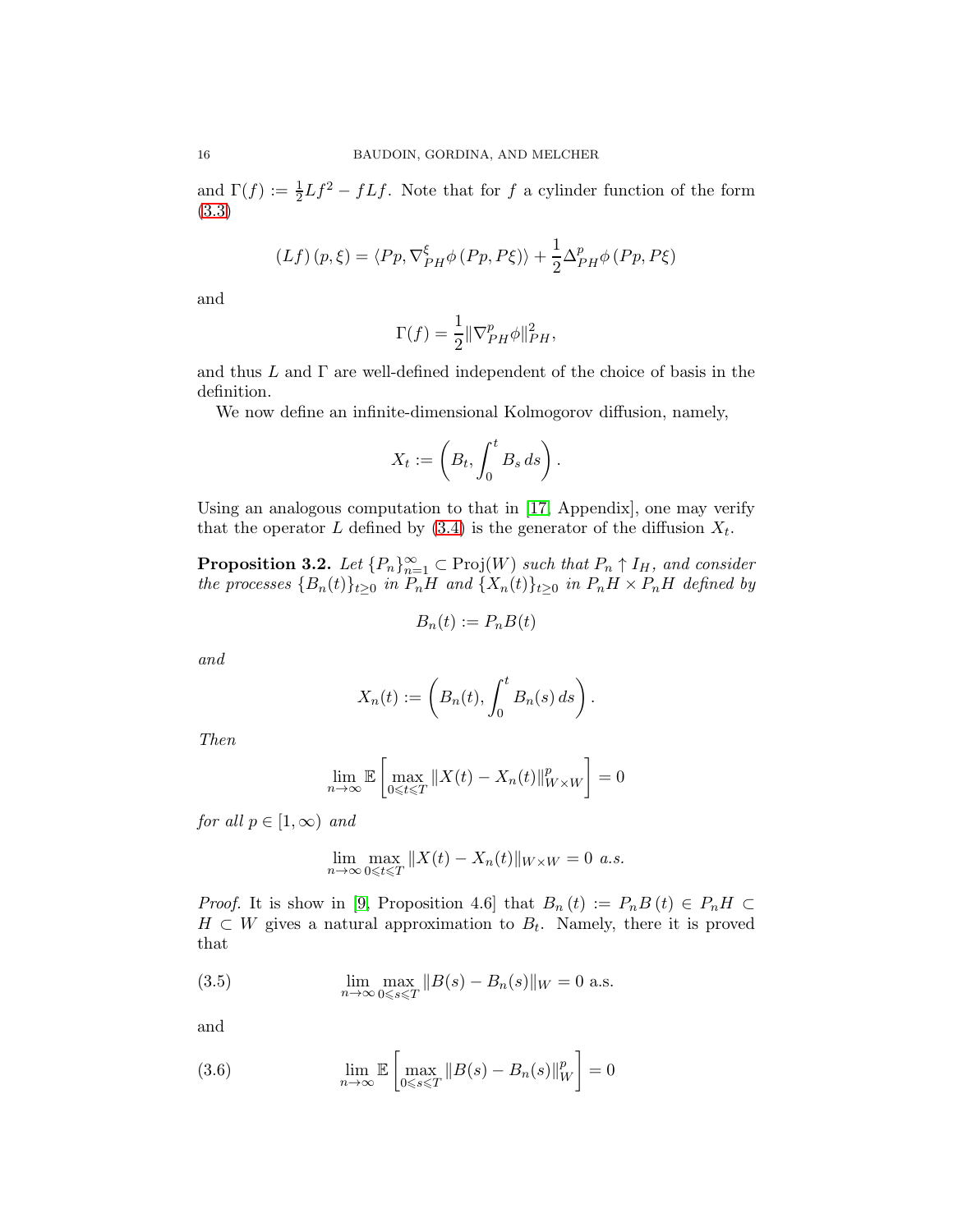for all  $p \in [1,\infty)$ . Both convergences for the integral are then a straightforward consequence, since

$$
\max_{0 \le t \le T} \left\| \int_0^t B(s) \, ds - \int_0^t B_n(s) \, ds \right\|_{W}^p \le \max_{0 \le t \le T} \int_0^t \|B(s) - B_n(s)\|_{W}^p \, ds
$$
\n
$$
= \int_0^T \|B(s) - B_n(s)\|_{W}^p \, ds
$$
\n
$$
\le T \cdot \max_{0 \le s \le T} \|B(s) - B_n(s)\|_{W}^p,
$$

and thus the desired convergence of  $X_n$  follows.

We now state the Cameron-Martin type quasi-invariance result for  $\nu_t =$ Law( $X_t$ ). We prove this as an application of the main theorem in [\[11\]](#page-26-2). However, to see how a direct proof would work, the reader may see the proof of Theorem [3.8](#page-19-0) in the next subsection.

<span id="page-16-0"></span>**Theorem 3.3.** For any fixed  $t > 0$ , the measure  $\nu_t = \text{Law}(X_t)$  on  $W \times W$ is quasi-invariant under the action by elements of the group  $H \times H$  given by

$$
\Phi_t^{(h,k)}(p,\xi) := (p+h,\xi+k+th).
$$

Moreover, the Radon-Nikodym derivative of  $d\nu_t^{h,k} := (\Phi_t^{(h,k)})_* \nu_t$  with respect to  $\nu_t$  satisfies, for any  $q \in (1,\infty)$ ,

$$
\left\| \frac{d\nu_t^{h,k}}{d\nu_t} \right\|_{L^q(W \times W, \nu_t)} \le \exp\left( \frac{3(1+q)}{4-\sqrt{13}} \left( \frac{\|h\|_H^2}{t} + \frac{\|k\|_H^2}{t^3} \right) \right).
$$

*Proof.* For fixed  $t > 0$ , define  $\Phi_t : (H \times H) \times (W \times W) \to W \times W$  by

$$
\Phi_t((h_1,h_2),(x_1,x_2)) := (x_1+h_1,x_2+h_2+th_1).
$$

For each t,  $\Phi_t$  defines a measurable group action of the abelian group  $H \times H$ on  $W \times W$ . Thus, in light of the estimates in Section [2.1,](#page-3-1) the proof is a straightforward application of Theorem 3.2 of [\[11\]](#page-26-2). We fix any sequence of projections  $\{P_n\}_{n=1}^{\infty} \subset \text{Proj}(W)$  such that  $P_n \uparrow I_H$  and let  $H_n = P_nH$ . In the context of [\[11\]](#page-26-2),  $H_n \times H_n$  plays the role of both the finite-dimensional unimodular Lie subgroup of  $H \times H$  and the sequence of topological subspaces of  $W \times W$  such that  $\bigcup_{n=1}^{\infty} (H_n \times H_n)$  is dense in  $W \times W$ . Let  $\nu_t^n := \text{Law}(X_t^n)$ on  $H_n \times H_n$ . Proposition [3.2](#page-15-0) implies that

$$
\int_{W \times W} f \, d\nu_t = \lim_{n \to \infty} \int_{H_n \times H_n} (f \circ j_n) \, d\nu_t^n
$$

where  $j_n : H_n \times H_n \to W \times W$  is the continuous injection map. Proposition [2.3](#page-5-1) provides the necessary uniform estimates on the Radon-Nikodym derivatives of the "shifted" measures in the finite-dimensional approximations (see  $(3.3)$  in [\[11\]](#page-26-2), and this completes the proof.

<span id="page-16-1"></span>Remark 3.4. One can contrast this approach with a proof of quasi-invariance through an application of the Cameron-Martin-Maruyama theorem on path space.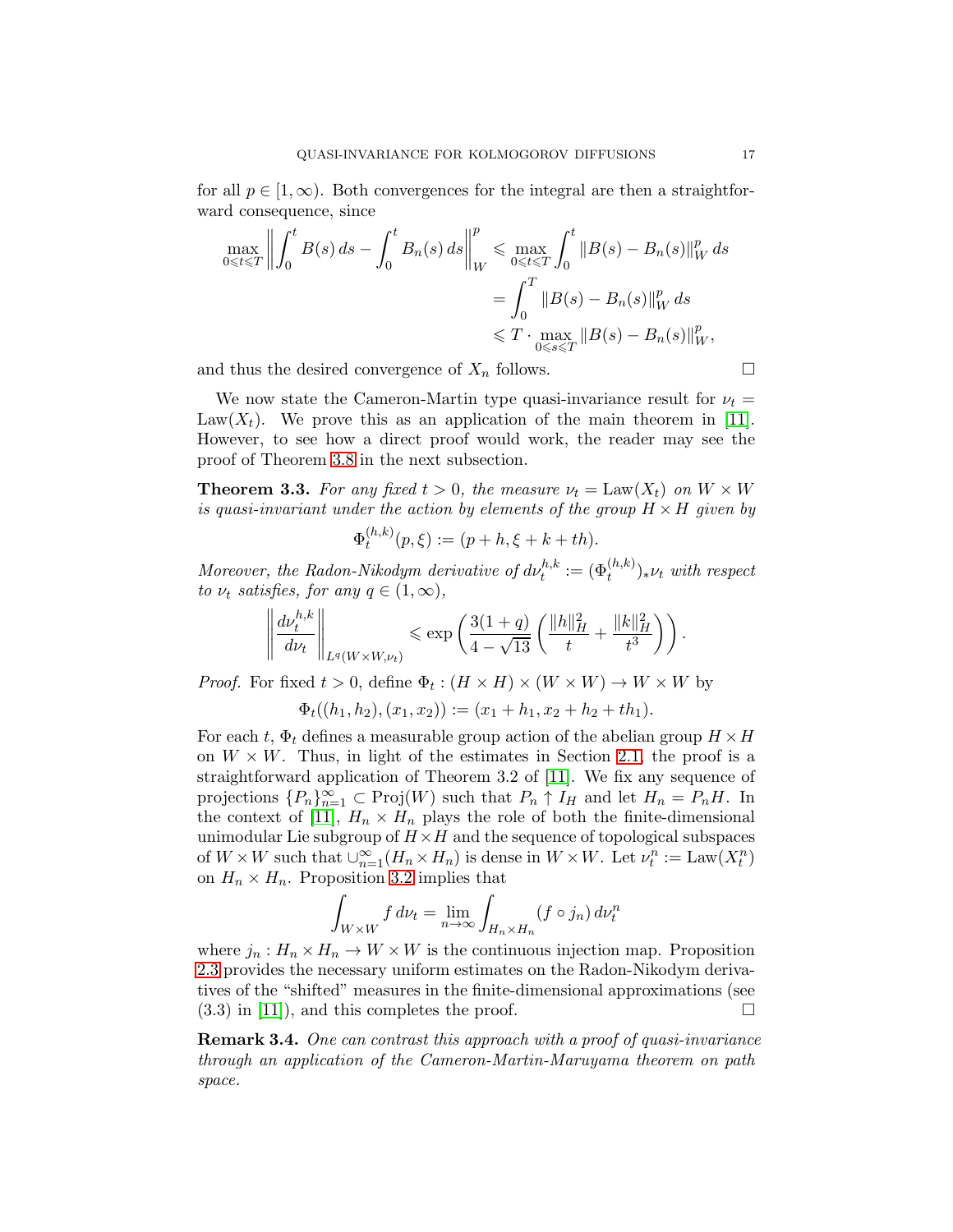For  $t > 0$  and for  $h, k \in H$ , let  $X_t^{h,k}$  $\Phi_t^{h,k} := \Phi_t^{(h,k)}(X_t)$ . Let  $\mathcal{W}_t$  denote the space of continuous paths  $\omega : [0,t] \rightarrow W$  with  $\omega(0) = 0$ , equipped with the Gaussian measure  $\mu = \text{Law}(B)$ , and let  $\mathcal{H}_t$  denote the associated Cameron-Martin subspace of finite-energy paths taking values in H. Let f be a bounded continuous function on  $W \times W$ . Then for any  $h, k \in H$ , the Cameron-Martin-Maruyama theorem on  $W_t$  implies that, for any  $\gamma \in \mathcal{H}_t$ , the translation  $B \mapsto B + \gamma$  in  $\mathcal{W}_t$  gives

$$
\mathbb{E}[f(X_t^{h,k})] = \mathbb{E}\left[f\left(B_t + h, \int_0^t (B_s + h) ds + k\right)\right]
$$
  
= 
$$
\mathbb{E}\left[f\left(B_t + \gamma(t) + h, \int_0^t (B_s + \gamma(s) + h) ds + k\right) J_t^{\gamma}(B)\right],
$$

where

$$
J_t^{\gamma}(w) = \exp \left( \int_0^t \langle \dot{\gamma}(s), dw(s) \rangle - \frac{1}{2} \int_0^t ||\dot{\gamma}(s)||_H^2 ds \right).
$$

We know that

$$
\mathbb{E}\left[\exp\left(q\int_0^t \langle \dot{\gamma}(s), dB_s \rangle\right)\right] = \exp\left(\frac{q^2}{2}\int_0^t \|\dot{\gamma}(s)\|_H^2 ds\right) = \exp\left(\frac{q^2}{2}\|\gamma\|_{\mathcal{H}_t}^2\right)
$$
  
and so

and so

$$
\mathbb{E}\left[J_t^{\gamma}(B)^q\right] = \mathbb{E}\left[\exp\left(q\int_0^t \langle \dot{\gamma}(s), dB_s \rangle\right)\right] \exp\left(-\frac{q}{2}\int_0^t \|\dot{\gamma}(s)\|_H^2 ds\right)
$$

$$
= \exp\left(\frac{q^2 - q}{2} \|\gamma\|_{\mathcal{H}_t}^2\right).
$$

For example, for the path  $\gamma(s) = sa + s^2b$  with

$$
a = -\frac{4}{t}h - \frac{6}{t^2}k
$$
 and  $b = \frac{3}{t^2}h + \frac{6}{t^3}k$ ,

we have

$$
\mathbb{E}[f(X_t^{(h,k)})] = \mathbb{E}\left[f\left(B_t, \int_0^t B_s ds\right) J_t^{\gamma}(B)\right].
$$
  
1 computations show that

Straightforward computations show that

$$
\|\gamma\|_{\mathcal{H}_t}^2 = \frac{4}{t} \|h\|_H^2 + \frac{12}{t^2} \langle h, k \rangle_H + \frac{12}{t^3} \|k\|_H^2
$$

and thus

$$
\left\| \frac{d\nu_t^{h,k}}{d\nu_t} \right\|_{L^q(W \times W, \nu_t)} \leq \| J_t^{\gamma}(B) \|_{L^q(W_t)} = \mathbb{E}[(J_t^{\gamma}(B))^q]^{1/q}
$$

$$
= \exp\left( 2(q-1) \left( \frac{\|h\|_H^2}{t} + \frac{3\langle h, k \rangle_H}{t^2} + \frac{3\|k\|_H^2}{t^3} \right) \right).
$$

(One may look at the proof of Theorem [3.8](#page-19-0) to see how one arrives at this upper bound.)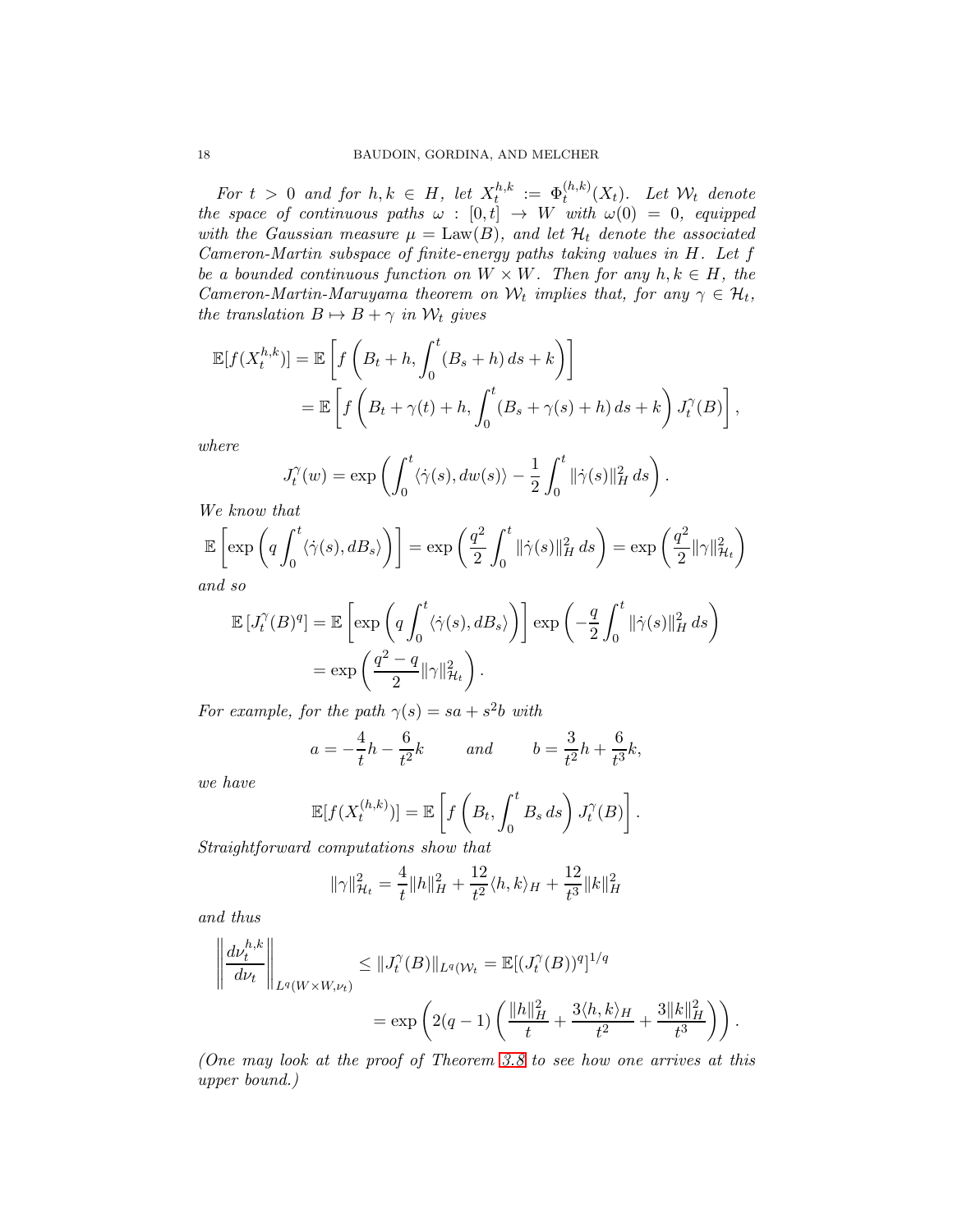<span id="page-18-0"></span>3.2. Generalized Kolmogorov diffusions. As before, we let  ${B_t}_{t\geq0}$  denote Brownian motion on  $(W, \mu)$ . Let V be a normed vector space, and consider a continuous function  $F: W \to V$ . Define

$$
Y_t := \left(B_t, \int_0^t F(B_s) \, ds\right).
$$

We first consider natural approximations to the process  $Y$ . When  $F$ takes values in a finite-dimensional vector space, these approximations live in finite dimensions, but that assumption is not necessary for the following convergence result.

<span id="page-18-1"></span>**Proposition 3.5.** Let  $\{P_n\}_{n=1}^{\infty} \subset \text{Proj}(W)$  be any collection of projections such that  $P_n \uparrow I_H$ , and take

$$
B_n(t) := P_n B(t) \in P_n H
$$

and

$$
Y_n(t) := \left(B_n(t), \int_0^t F(B_n(s)) ds\right)
$$

on  $P_nH \times F(P_nH)$ . Then

$$
\lim_{n \to \infty} \max_{0 \leq t \leq T} ||Y(t) - Y_n(t)||_{W \times V} = 0 \text{ a.s.}
$$

*Proof.* We have that  $B_n$  and B are a.s. (uniformly) continuous on [0, T] and, by [\(3.5\)](#page-15-1), a.s.  $B_n \to B$  uniformly on  $[0, T]$  in the W norm. Let

 $\Omega' \coloneqq \bigcap^{\infty}$  $n=1$  ${B_n \text{ continuous}}$ 

 $\cap$  {B continuous}  $\cap$  {B<sub>n</sub>  $\rightarrow$  B uniformly on [0, T] in W},

and note that  $P(\Omega') = 1$ . For each  $\omega \in \Omega'$  there exists  $M(\omega) < \infty$  and  $N_1(\omega)$  such that  $||B_n(\omega)(s)||_W, ||B(\omega)(s)||_W \leq M(\omega)$  for all  $s \in [0, T]$  and  $n \geq N_1(\omega)$ . Since F is continuous, it is uniformly continuous on the closed ball of radius  $M(\omega)$ , and thus  $F(B_n(\omega)(s)) \to F(B(\omega)(s))$  for all  $s \in [0, T]$ . More precisely, given  $\varepsilon > 0$ , there exists  $\delta = \delta(\varepsilon, M(\omega)) > 0$  such that for all x, y in the ball of radius  $M(\omega)$  in W,  $||x - y||_W < \delta$  implies that  $||F(x)-F(y)||_V < \varepsilon$ . Now choose  $N = N(\delta)$  such that for all  $n \geq N \vee N_1(\omega)$ ,  $||B_n(\omega)(s) - B(\omega)(s)||_W < \delta$  for all  $s \in [0, T]$ .

Now,  $F(B_n(\omega))$  and  $F(B(\omega))$  are uniformly continuous functions on [0, T], and again for sufficiently large n we have that  $||F(B_n(\omega))||_V, ||F(B(\omega))||_V \leq$  $C(\omega, T)$  on [0, T]. So, for any  $\omega \in \Omega'$ ,  $F(B_n(\omega)) \to F(B(\omega))$  in  $L^1([0, T], V)$ , and thus almost surely

$$
\max_{0 \le t \le T} \left\| \int_0^t F(B_n(s)) ds - \int_0^t F(B(s)) ds \right\|_V
$$
  
 
$$
\le \int_0^T \left\| F(B_n(s)) - F(B(s)) \right\|_V ds \xrightarrow[n \to \infty]{} 0.
$$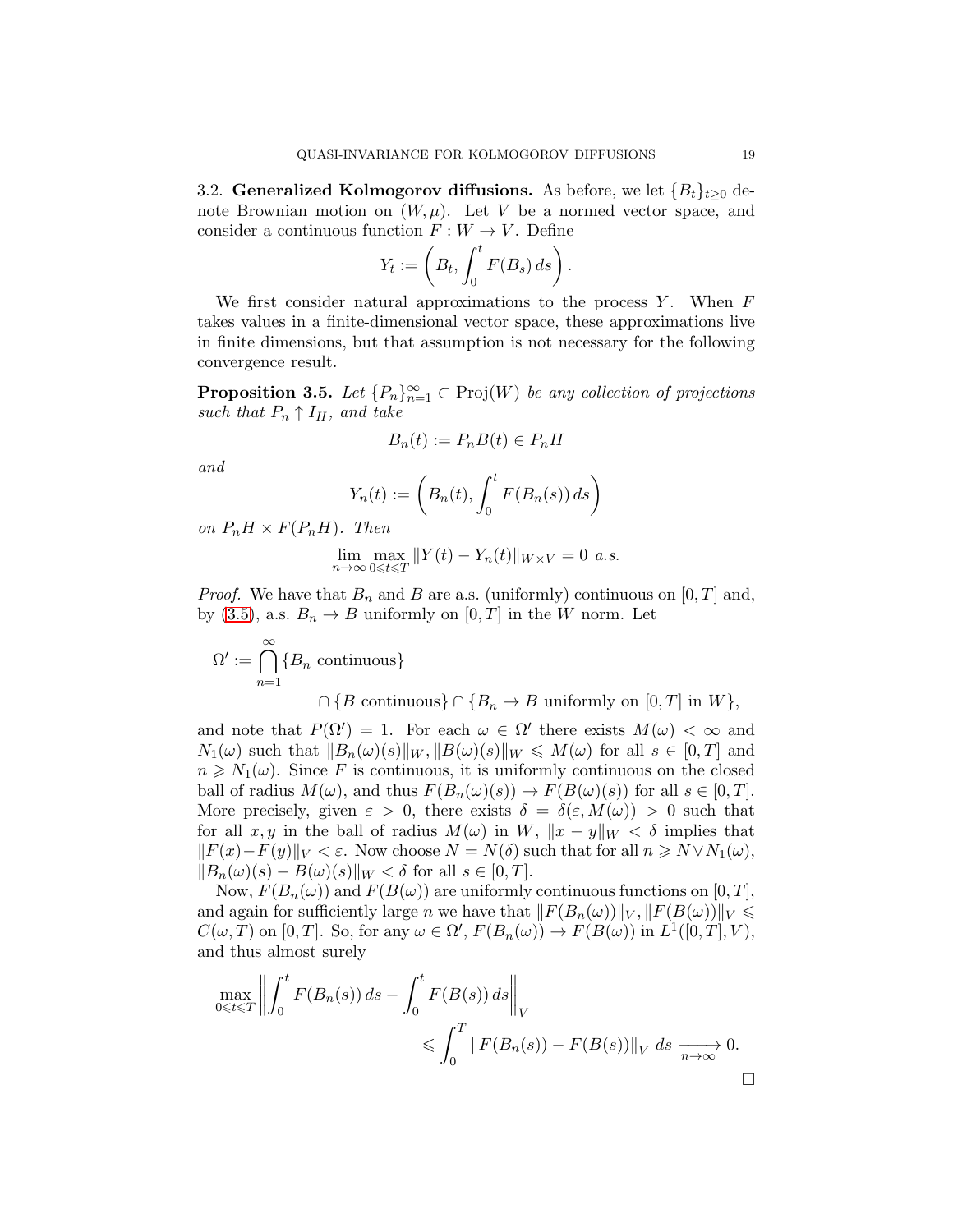Now that we have appropriate approximations in place, we formulate the following analogue of Assumption [2.12.](#page-11-0)

<span id="page-19-1"></span>**Assumption 3.6.** Suppose  $F = (F_1, \ldots, F_r) : W \to \mathbb{R}^r$  such that each  $F_j$  is H-differentiable, and assume that there exist an orthonormal basis  ${e_i}_{i=1}^{\infty} \subset H_*$  of H, non-empty disjoint subsets  $I_1, \ldots, I_r \subset \mathbb{N}$ , and constants  $m_1, M_1, \ldots, m_r, M_r > 0$  such that for each  $j = 1, \ldots, r$ , for all  $w \in W$ 

$$
m_j \leq \langle \nabla F_j(w), e_i \rangle \leq M_j
$$
, for all  $i \in I_j$ 

and

$$
\langle \nabla F_j(w), e_i \rangle = 0, \quad \text{for all } i \notin I_j.
$$

Fix the following notation.

Notation 3.7. Given an orthonormal basis  $\{e_i\}_{i=1}^{\infty}$  of H and  $J \subset \mathbb{N}$ , for  $h \in H$  let

$$
||h||_J := \left(\sum_{i \in J} |\langle h, e_i \rangle|^2\right)^{1/2}
$$

.

<span id="page-19-0"></span>**Theorem 3.8.** Suppose that Assumption [3.6](#page-19-1) holds for  $F: W \to \mathbb{R}^r$ . Fix  $h \in H$  and  $k \in \mathbb{R}^r$  and let  $\nu_t^{(h,k)}$  $t_t^{(h,\kappa)}$  denote the law of the process

<span id="page-19-2"></span>
$$
Y_t^{(h,k)} = \left(h + B_t, \int_0^t F(B_s + h) ds + k\right).
$$

If for each  $j = 1, \ldots, r$ ,

$$
\sum_{i \in I_j} |\langle h, e_i \rangle| < \infty,
$$

then  $\nu_t^{(h,k)}$  $t_t^{(h,k)}$  is mutually absolutely continuous with  $\nu_t := \nu_t^0$  and, for any  $q \in (1,\infty),$ 

$$
\left\| \frac{d\nu_t^{(h,k)}}{d\nu_t} \right\|_{L^q(W \times \mathbb{R}^r, \nu_t)} \leqslant \left( \prod_{j=1}^r A_{j,q}(h,k) \right) \exp\left( \frac{1+q}{4t} \|h\|_{I^c}^2 \right)
$$

where  $I^c := (\cup_{i=1}^r I_j)^c$  and

$$
A_{j,q}(h,k)
$$
  
 :=  $\exp\left(\frac{3(1+q)M_j}{m_j^3t^3}\left(\frac{m_jt}{2}\sum_{i\in I_j}\langle h,e_i\rangle + k_j\right)^2\right) \exp\left(\frac{(1+q)M_j}{4m_jt}\|h\|_{I_j}^2\right)$   
  $\dots$ 

with  $\{e_i\}_{i=1}^{\infty} \subset H_*$  is the orthonormal basis,  $I_j \subset \mathbb{N}$ , and  $m_j$  and  $M_j$  are the bounds introduced in Assumption [3.6.](#page-19-1)

Example 3.9. A natural and important class of examples satisfying As-sumption [3.6](#page-19-1) and the condition [\(3.7\)](#page-19-2) includes functions  $F = (F_1, \ldots, F_r)$ such that each  $F_i$  is a cylinder function (that is, each  $I_i$  is a finite set) with

$$
F_j(w) = \phi_j(w_{I_j}),
$$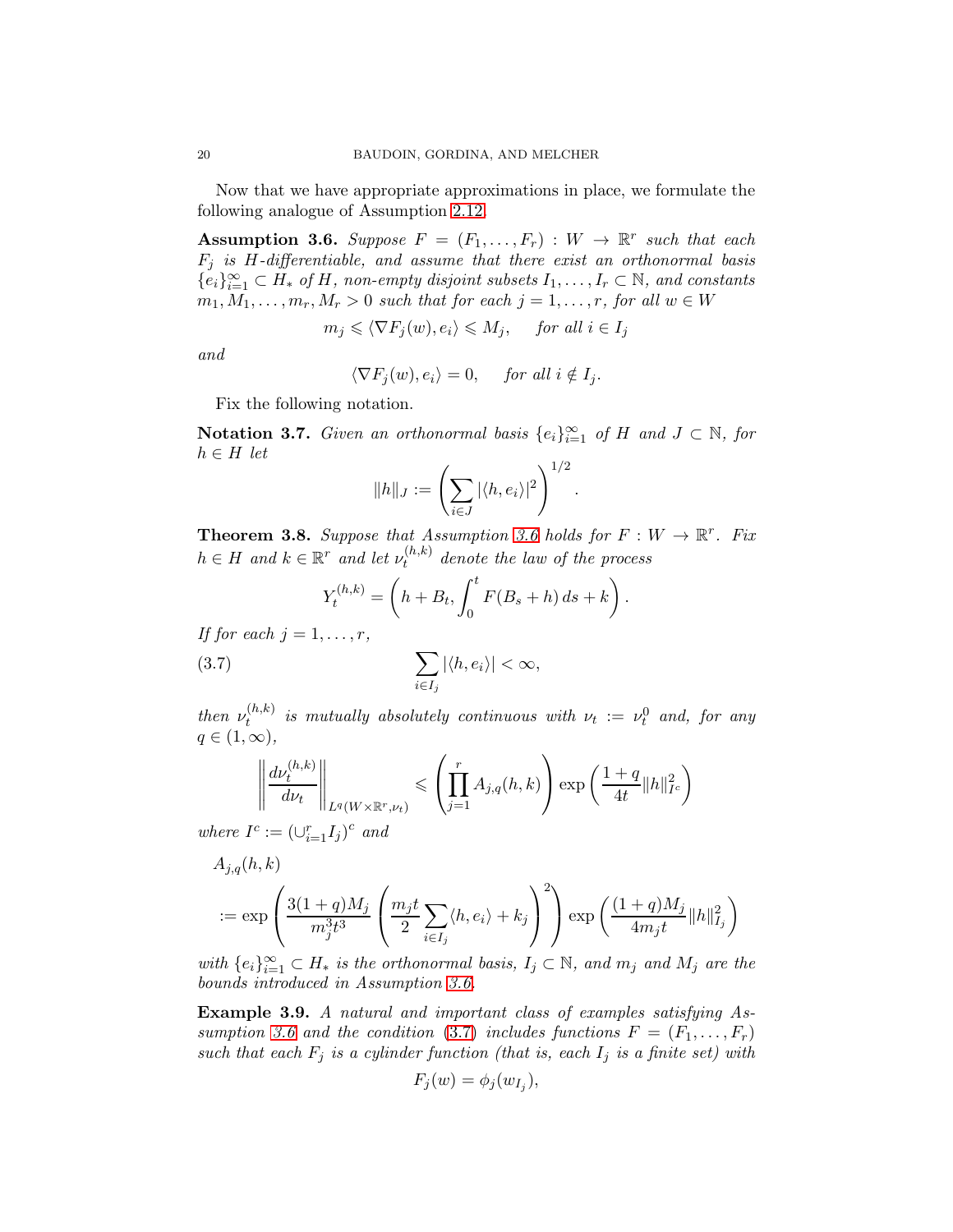where  $(w_I) := (\langle w, e_i \rangle)_{i \in I}$  for some  $\{e_i\}_{i=1}^{\infty} \subset H_*$  an orthornormal basis and functions  $\phi_j : \mathbb{R}^{I_j} \to \mathbb{R}$  each satisfying Assumption [2.5.](#page-7-0) In this case, the quasi-invariance results of Theorem [3.8](#page-19-0) hold for all  $(h, k) \in H \times \mathbb{R}^r$ .

In particular, one could have  $r = 1$  with  $#I_1 = d$  and

$$
F(w) = \phi(\langle w, e_1 \rangle, \cdots, \langle w, e_d \rangle)
$$

where  $e_1, \dots, e_d \in H_*$  are orthornormal and the function  $\phi : \mathbb{R}^d \to \mathbb{R}$  satis-fies Assumption [2.5.](#page-7-0) In this case, with  $I = I_1$ ,  $m = m_1$ , and  $M = M_1$ , we would have that

$$
\left\| \frac{d\nu_t^{(h,k)}}{d\nu_t} \right\|_{L^q(W \times \mathbb{R}, \nu_t)} \le \exp\left( \frac{3(1+q)M}{m^3 t^3} \left( \frac{mt}{2} \sum_{i \in I} \langle h, e_i \rangle + k \right)^2 \right) \times \exp\left( \frac{(1+q)M}{4mt} ||h||_I^2 \right) \exp\left( \frac{1+q}{4t} ||h||_{I^c}^2 \right)
$$

Remark 3.10. Note that the setting of Theorem [3.8](#page-19-0) does not technically fit the hypotheses of the main theorems in [\[10\]](#page-26-1) or [\[11\]](#page-26-2), as starting the diffusion at  $(h, k)$  does not constitute a translation of or other group action on the original diffusion. However, the proof given below is a direct analogy to the proofs in those references. Thus one may see that this approach for proving quasi-invariance works more generally; it seems only necessary that the transformation be measurable (of course), but it need not for example correspond to a group action.

*Proof.* Fix  $t > 0$  and  $P_0 \in \text{Proj}(W)$ . Let  $y = (h, k) \in P_0H \times \mathbb{R}^r$  and  ${P_n}_{n=1}^{\infty}$  be an increasing sequence of projections in Proj $(W)$  such that  $P_0H \subset H_n = P_nH$  for all n and  $P_n|_H \uparrow I_H$ . Let  $Y_n(t)$  be as in Proposition [3.5](#page-18-1) with  $V = \mathbb{R}^r$ , and let  $\nu_t^n = \text{Law}(Y_n(t))$  on  $H_n \times \mathbb{R}^r$ . Furthermore, let  $B_n := P_n B$ ,

$$
Y_n^y(t) := \left(h + B_n(t), \int_0^t F(B_n(s) + h) ds + k\right),
$$

and  $\nu_t^{n,y} = \text{Law}(Y_n^y(t))$  on  $H_n \times \mathbb{R}^r$ . By their strict positivity,  $\nu_t^n$  and  $\nu_t^{n,y}$  $t^{n,y}$  are mutually absolutely continuous, and we let  $J_t^{n,y}$  denote the Radon-Nikodym derivative of  $\nu_t^{n,y}$  with respect to  $\nu_t^n$ . Letting  $p_t^n(y, \cdot)$  denote the density for  $\nu_t^{n,y}$  with respect to Lebesgue measure, we have that

$$
J_t^{n,y}(x) = \frac{p_t^n(y, x)}{p_t^n(0, x)}.
$$

By Proposition [2.14,](#page-12-0) we have

$$
||J_t^{n,y}||_{L^q(H_n \times \mathbb{R}^r, \nu_t^n)} \leqslant \left(\prod_{j=1}^r A_{j,q}(h,k)\right) \exp\left(\frac{1+q}{4t}||h||_{I^c}^2\right),
$$

noting that, since  $h \in P_0H \subset P_nH$ ,

$$
\langle h, P_n e_i \rangle = \langle P_n h, e_i \rangle = \langle h, e_i \rangle
$$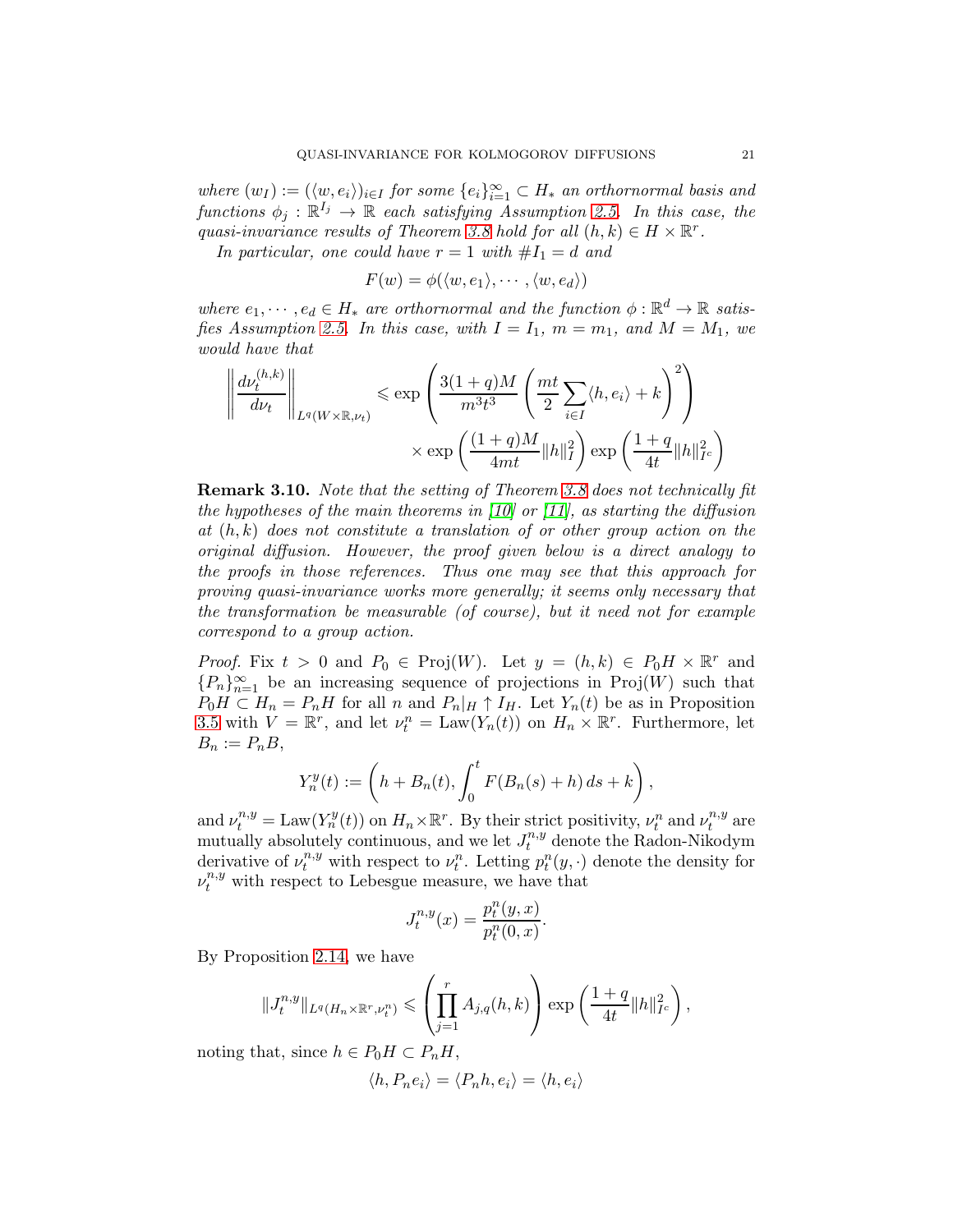implies that the upper bound is independent of  $n$ .

By an analogous proof to that of Proposition [3.5](#page-18-1) one may show that the  $Y_n^y$  approximate the process  $Y^y$ , and thus for any bounded continuous f on  $W \times \mathbb{R}^r$ 

(3.8) 
$$
\int_{W\times\mathbb{R}^r} f d\nu_t^y = \lim_{n\to\infty} \int_{H_n\times\mathbb{R}^r} f \circ i_n d\nu_t^{n,y},
$$

where  $i_n: H_n \times \mathbb{R}^r \to H \times \mathbb{R}^r$  denotes the inclusion map. Thus, for each n

<span id="page-21-0"></span>
$$
\int_{H_n \times \mathbb{R}^r} |(f \circ i_n)(x)| d\nu_t^{n,y}(x) = \int_{H_n \times \mathbb{R}^r} J_t^{n,y}(x) |(f \circ i_n)(x)| d\nu_t^n(x)
$$
\n
$$
\leq \|f \circ i_n\|_{L^{q'}(H_n \times \mathbb{R}^r, \nu_t^n)} \left(\prod_{j=1}^r A_{j,q}(h,k)\right) \exp\left(\frac{1+q}{4t} \|h\|_{I^c}^2\right),
$$

where  $q'$  is the conjugate exponent to  $q$ . Combining this inequality with the limit in [\(3.8\)](#page-21-0) implies that

<span id="page-21-1"></span>
$$
(3.9) \quad \int_{W \times \mathbb{R}^r} |f(x)| \, d\nu_t^y(x) \le \|f\|_{L^{q'}(W \times \mathbb{R}^r, \nu_t)} \left(\prod_{j=1}^r A_{j,q}(h,k)\right) \exp\left(\frac{1+q}{4t} \|h\|_{I^c}^2\right).
$$

Thus, we have proved that [\(3.9\)](#page-21-1) holds for  $f \in BC(W \times \mathbb{R}^r)$  and  $y \in$  $\cup_{P \in \text{Proj}(W)} PH \times \mathbb{R}^r$ . As this union is dense in  $H \times \mathbb{R}^r$ , dominated convergence along with the continuity of the norm and inner product in  $y$  implies that [\(3.9\)](#page-21-1) holds for all  $y \in H \times \mathbb{R}^r$ .

Since the bounded continuous functions are dense in  $L^{q'}(W \times \mathbb{R}^r, \nu_t)$  (see for example [\[14,](#page-26-13) Theorem A.1]) the inequality in [\(3.9\)](#page-21-1) implies that, for all  $t > 0$  and  $y = (h, k) \in H \times \mathbb{R}^r$ , the linear functional  $\varphi_t^y$  $t^y : BC(W \times \mathbb{R}^r) \to \mathbb{R}$ defined by

$$
\varphi_t^y(f) = \int_{W \times \mathbb{R}^r} f(x) \, d\nu_t^y(x)
$$

has a unique extension to an element of  $L^{q'}(W \times \mathbb{R}^r, \nu_t)^*$ , still denoted by  $\varphi_t^y$  $t<sub>t</sub><sup>y</sup>$ , which satisfies the bound

$$
|\varphi^y_t(f)| \leqslant \|f\|_{L^{q'}(W \times \mathbb{R}^r, \nu_t)} \left( \prod_{j=1}^r A_{j,q}(h,k) \right) \exp \left( \frac{1+q}{4t} \|h\|_{I^c}^2 \right)
$$

for all  $f \in L^{q'}(W \times \mathbb{R}^r, \nu_t)$ . Since  $L^{q'}(W \times \mathbb{R}^r, \nu_t)^* \cong L^q(W \times \mathbb{R}^r, \nu_t)$ , there then exists a function  $J_t^y \in L^q(W \times \mathbb{R}, \nu_t)$  such that

<span id="page-21-2"></span>(3.10) 
$$
\varphi_t^y(f) = \int_{W \times \mathbb{R}^r} f(x) J_t^y(x) d\nu_t(x),
$$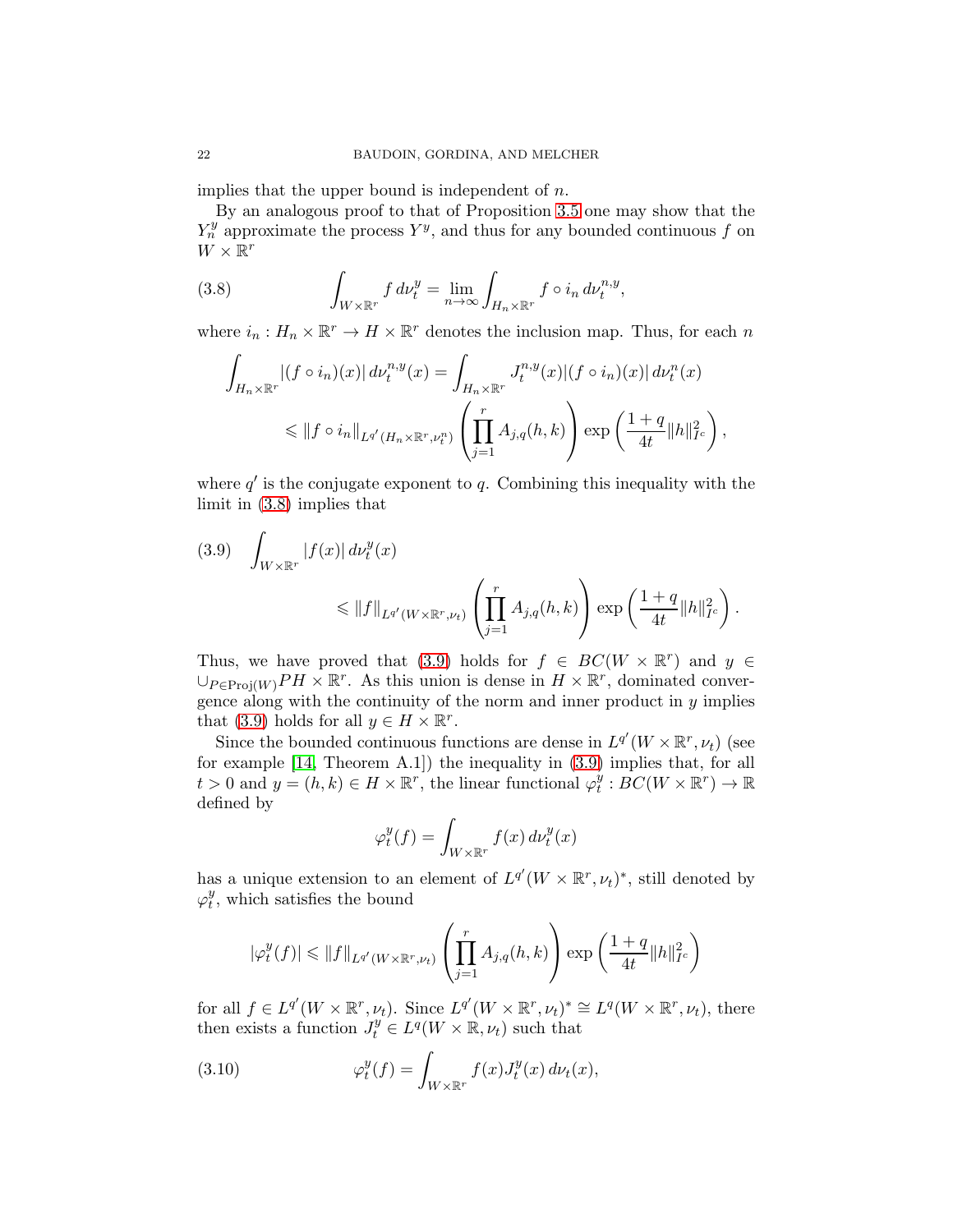for all  $f \in L^{q'}(W \times \mathbb{R}^r, \nu_t)$ , and

$$
||J_t^y||_{L^q(W\times \mathbb{R}^r,\nu_t)} \leqslant \left(\prod_{j=1}^r A_{j,q}(h,k)\right) \exp\left(\frac{1+q}{4t}||h||_{I^c}^2\right).
$$

Now restricting [\(3.10\)](#page-21-2) to  $f \in BC(W \times \mathbb{R}^r)$ , we may rewrite this equation as

<span id="page-22-0"></span>(3.11) 
$$
\int_{W\times\mathbb{R}^r} f(x) d\nu_t^y(x) = \int_{W\times\mathbb{R}^r} f(x) J_t^y(x) d\nu_t(x).
$$

Then a monotone class argument (again use [\[14,](#page-26-13) Theorem A.1 ]) shows that [\(3.11\)](#page-22-0) is valid for all bounded measurable functions f on G. Thus,  $d\nu_t^y/d\nu_t$ exists and is given by  $J_t^y$  $t<sup>y</sup>$ , which is in  $L<sup>q</sup>(\nu_t)$  for all  $q \in (1,\infty)$  and satisfies the desired bound.  $\hfill \square$ 

The overall approach given above can be adapted to allow for functions  $F$ taking values in infinite-dimensional spaces. As an example, we will consider the case that  $F$  takes values in  $W$ , but the technique could be modified to allow for  $F$  taking values in other infinite-dimensional spaces of interest. To begin, essentially the same proof of Proposition [3.5](#page-18-1) yields the following modified convergence result for finite-dimensional approximations.

<span id="page-22-1"></span>**Proposition 3.11.** Let  ${P_n}_{n=1}^{\infty} \subset \text{Proj}(W)$  be any collection of projections such that  $P_n|_H \uparrow I_H$ . Suppose that  $F: W \to W$  is continuous and there exists an orthonormal basis  $\{h_j\}_{j=1}^{\infty} \subset H_*$  such that

$$
\sum_{j=1}^{n} \langle F(P_n B(t)), h_j \rangle h_j \to F(B(t))
$$

a.s. in W. Let  ${Q_n}_{n=1}^{\infty} \subset \text{Proj}(W)$  denote the sequence of projections associated to  $\{h_j\}_{j=1}$  and consider

$$
\tilde{Y}_n(t) := \left(P_n B(t), \int_0^t Q_n F(P_n B(s)) ds\right)
$$

on  $P_nH \times Q_nF(P_nH)$ . Then

$$
\lim_{n \to \infty} \max_{0 \le t \le T} ||Y(t) - \tilde{Y}_n(t)||_{W \times W} = 0 \text{ a.s.}
$$

An example satisfying the hypotheses of Proposition [3.11](#page-22-1) is the identity function  $F(w) = w$  with  $Q_n = P_n$ , or slightly more generally, we could have  $F(B) = \sum \langle B, h_i \rangle Ah_i$ , where A is a continuous linear operator on H; see Theorem 3.5.1 of [\[6\]](#page-26-9). Generally, if  $\langle F(B_t), h_i \rangle h_i$  are independent symmetric random values in W and  $Q_n F(P_n B_t) \to F(B_t)$  in probability, then [\[7,](#page-26-14) Proposition 2.11] implies that  $\sum_{j=1}^{\infty} \langle F(B_t), h_j \rangle h_j$  converges almost surely in W to  $F(B_t)$ . We also provide the following example.

<span id="page-22-2"></span>**Example 3.12.** Suppose that  $F_k := \langle F, h_k \rangle$  are cylinder functions

$$
F_k(x) = \phi_k(\langle w, e_k \rangle)
$$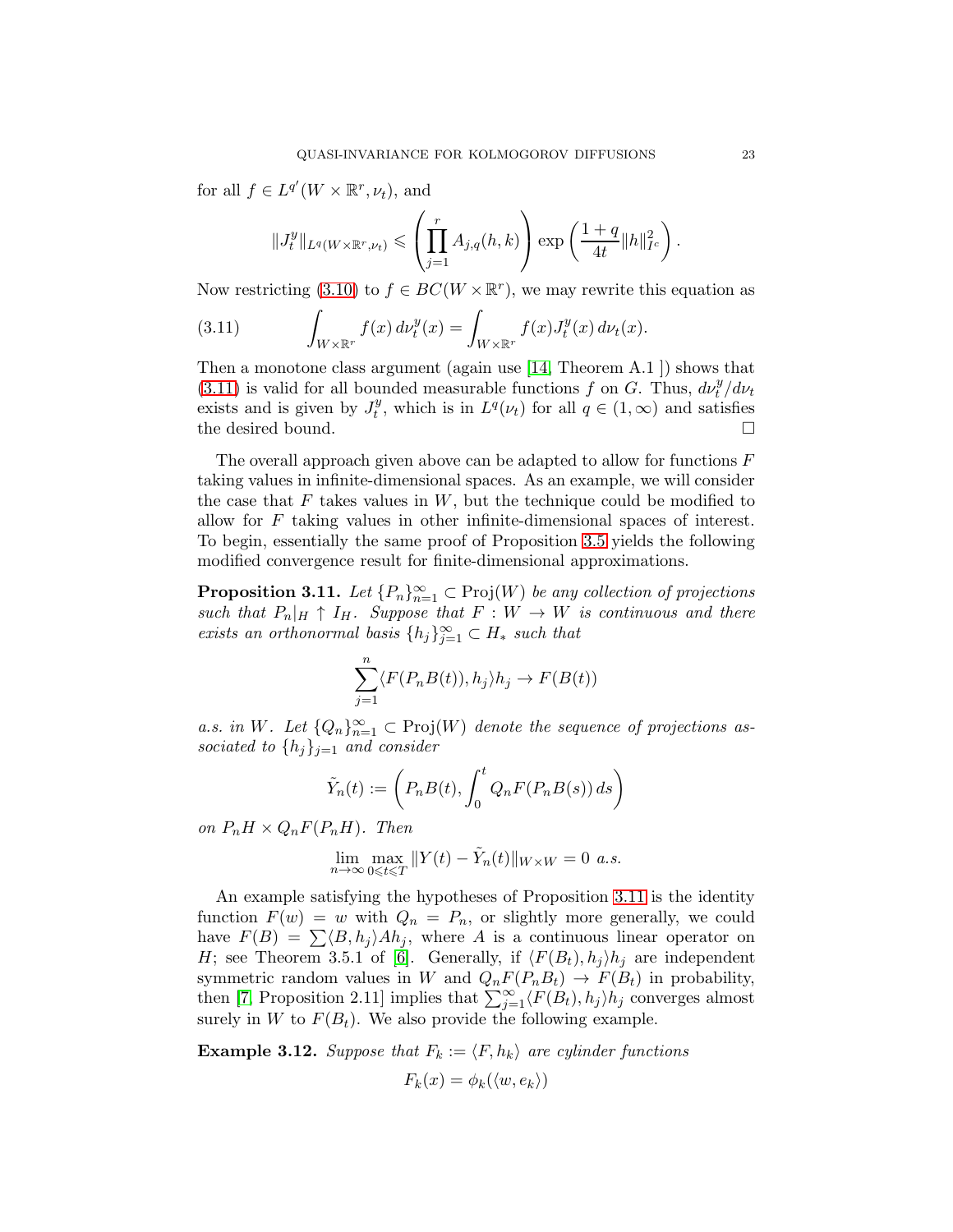where  $\phi_k : \mathbb{R} \to \mathbb{R}$  is of the form

$$
\phi_k(x) = x + a_k \ln(|x|) 1_{\{|x| > 1\}}
$$

with  $\{a_k\} \in \ell^2$ . Note that

$$
\sum_{k=1}^{\infty} a_k \ln(|\langle B_t, h_k \rangle|) \mathbb{1}_{\{|\langle B_t, h_k \rangle| \ge 1\}} h_k
$$

actually converges in H (versus W) since for example, taking  $B_t^k := \langle B_t, h_k \rangle$ which is equal in distribution to a Normal $(0, t)$  random variable Z for all k, we have

$$
\mathbb{E}\left\|\sum_{k=1}^{\infty} a_k \ln(|B_t^k|) 1_{\{|B_t^k|\geq 1\}} h_k\right\|_H^2 = 2 \sum_{k=1}^{\infty} a_k^2 \mathbb{E}[(\ln B_t^k)^2 1_{\{B_t^k\geq 1\}}] \n= 2 \sum_{k=1}^{\infty} a_k^2 \mathbb{E}[(\ln Z)^2 1_{\{Z\geq 1\}}] \leq C \sum_{k=1}^{\infty} a_k^2 < \infty.
$$

For clarity we have kept this example as concrete as possible but there are many generalizations, for example letting

$$
\phi_k(x) = 2x + a_k g(x) 1_{\{|x| > 1\}}
$$

with  $g(x) = -x + x^{-p}$  for any  $p > -1$ , or considering multivariate versions of  $f_k$ .

Allowing built-in scaling as in the previous example, there are many functions  $F$  that one could consider (for example, q could be any function integrable with respect to the normal distribution so that  $\phi_k$  is continuous), but we have included the specific choices above with a view toward the following assumption which allows us to prove the necessary functional inequalities for the finite-dimensional approximations.

<span id="page-23-0"></span>**Assumption 3.13.** Suppose  $F : W \to W$  is a function satisfying the hy-pothesis of Proposition [3.11.](#page-22-1) Assume that  $F_j := \langle F, h_j \rangle$  is H-differentiable for all j and that there exists an orthonormal basis  $\{e_i\}_{i=1}^{\infty} \subset H_*$  of  $H$ , nonempty disjoint subsets  $I_j \subset \mathbb{N}$  and constants  $m_j, M_j > 0$  such that, for each j and for all  $w \in W$ ,

$$
m_j \leq \langle \nabla F_j(w), e_i \rangle \leq M_j
$$
, for all  $i \in I_j$ 

and

$$
\langle \nabla F_j(w), e_i \rangle = 0, \quad \text{for all } i \notin I_j.
$$

<span id="page-23-1"></span>Example 3.14. Note that the functions from Example [3.12](#page-22-2) satisfy Assumption [3.13](#page-23-0) with slight modifications for smoothness: let

$$
\phi_k(x) = cx + a_k \left( g_1(x) 1_{\{1-\varepsilon \le |x| \le 1+\varepsilon\}} + g_2(x) 1_{\{|x| > 1+\varepsilon\}} \right)
$$

with  $\varepsilon \in (0, 1)$ , with  $c = 1$  and  $g_2(x) = \ln(|x|)$  or  $c = 2$  and  $g_2(x) = -x + x^{-p}$ for any  $p > -1$ , and  $g_1$  a smooth function such that  $g_1(\pm(1-\varepsilon)) = \pm c(1-\varepsilon)$ ,  $g_1(\pm(1+\varepsilon)) = g_2(\pm(1+\varepsilon))$ ,  $g'_1(\pm(1-\varepsilon)) = c$ , and  $g'_1(\pm(1+\varepsilon)) = g'_2(\pm(1+\varepsilon))$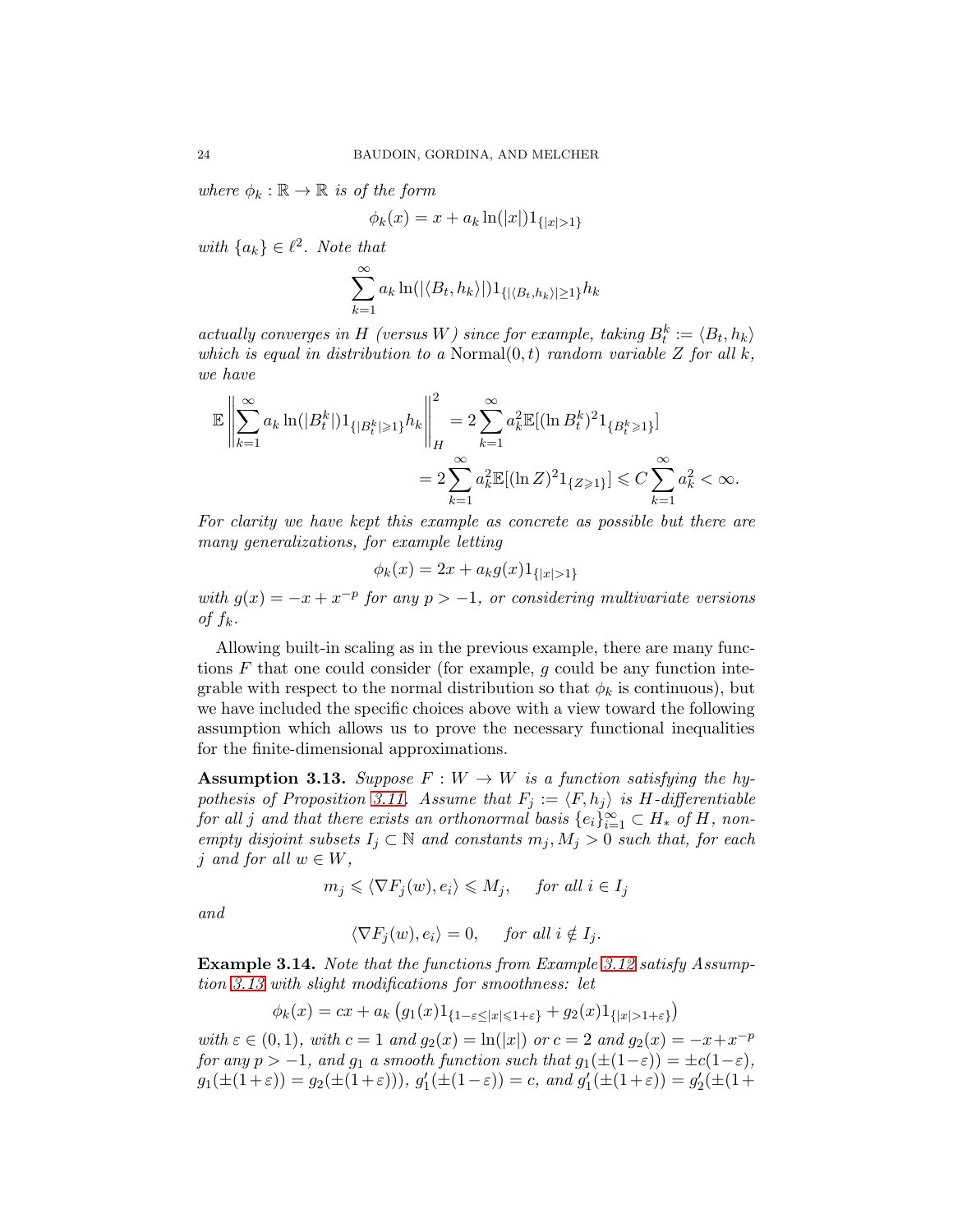$\varepsilon$ )). For the given functions, it is clearly possible to define such a  $g_1$  so that  $g'_1$  is bounded above and away from 0.

<span id="page-24-0"></span>**Theorem 3.15.** Suppose that Assumption [3.13](#page-23-0) holds for  $F: W \to W$ . Fix  $h, k \in H$ , and let  $\nu_t^{(h,k)}$  $t_t^{(h,\kappa)}$  denote the law of the process

$$
Y_t^{(h,k)} = \left(h + B_t, \int_0^t F(B_s + h) ds + k\right).
$$

For  $q \in (1,\infty)$  and each  $j \in \mathbb{N}$ , let

$$
A_{j,q}(h,k)
$$
  
 :=  $\exp\left(\frac{3(1+q)M_j}{m_j^3t^3}\left(\frac{m_jt}{2}\sum_{i\in I_j}\langle h,e_i\rangle + \langle k,h_j\rangle\right)^2\right)\exp\left(\frac{(1+q)M_j}{4m_jt}\|h\|_{I_j}^2\right)$ 

with  $\{e_i\}_{i=1}^{\infty}, \{h_j\}_{j=1}^{\infty} \subset H_*$  the orthonormal bases,  $I_j \subset \mathbb{N}$ , and  $m_j$  and  $M_j$ the bounds coming from Assumption [3.13.](#page-23-0) If

(3.12) 
$$
\left(\prod_{j=1}^{\infty} A_{j,q}(h,k)\right) < \infty,
$$

then  $\nu_t^{(h,k)}$  $t_t^{(h,k)}$  is mutually absolutely continuous with  $\nu_t := \nu_t^0$  and

<span id="page-24-1"></span>
$$
\left\| \frac{d\nu_t^{(h,k)}}{d\nu_t} \right\|_{L^q(W \times W, \nu_t)} \leqslant \left( \prod_{j=1}^{\infty} A_{j,q}(h,k) \right) \exp\left( \frac{1+q}{4t} \|h\|_{I^c}^2 \right)
$$

where  $I^c := (\cup_{i=1}^{\infty} I_j)^c$ .

*Proof.* Fix  $t > 0$ , let  $\{P_n\}_{n=1}^{\infty} \subset \text{Proj}(W)$  be any collection of projections such that  $P_n \uparrow I_H$ . Let  $\{h_j\}_{j=1}^{\infty}$  be the orthonormal basis as in Assump-tion [3.13](#page-23-0) with each  $F_j = \langle F, h_j \rangle$  H-differentiable, and let  $\{Q_n\}_{n=1}^{\infty}$  be the associated sequence of projections. Fix  $n' \in \mathbb{N}$  and take  $y = (h, k) \in$  $P_{n'}H \times Q_{n'}F(P_{n'}H)$ . For  $n \geq n'$ , we take

$$
\tilde{Y}_n^y(t) := \left(h + P_n B(t), \int_0^t Q_n F(P_n B(s) + h) ds + k\right)
$$

with  $\nu_t^{n,y} = \text{Law}(\tilde{Y}_n^y(t))$ . Given Assumption [3.13,](#page-23-0) one again applies Propo-sition [2.14](#page-12-0) to show that for each *n* the Radon-Nikodym derivative  $\tilde{J}_t^{n,y} :=$  $d\nu_t^{n,y}/d\nu_t^{n,0}$  satisfies

$$
\|\tilde{J}_t^{n,y}\|_{L^q(P_nH \times Q_nF(P_nH),\nu_t^{n,0})} \leqslant \left(\prod_{j=1}^n A_{j,q}(h,k)\right) \exp\left(\frac{1+q}{4t}||h||_{I^c}^2\right).
$$

Then in light of Proposition [3.11](#page-22-1) (or rather its appropriate modification for  $Y^y$ ), if the limit on the right hand side remains bounded as n goes to  $\infty$ , the proof follows as in Theorem [3.8.](#page-19-0) □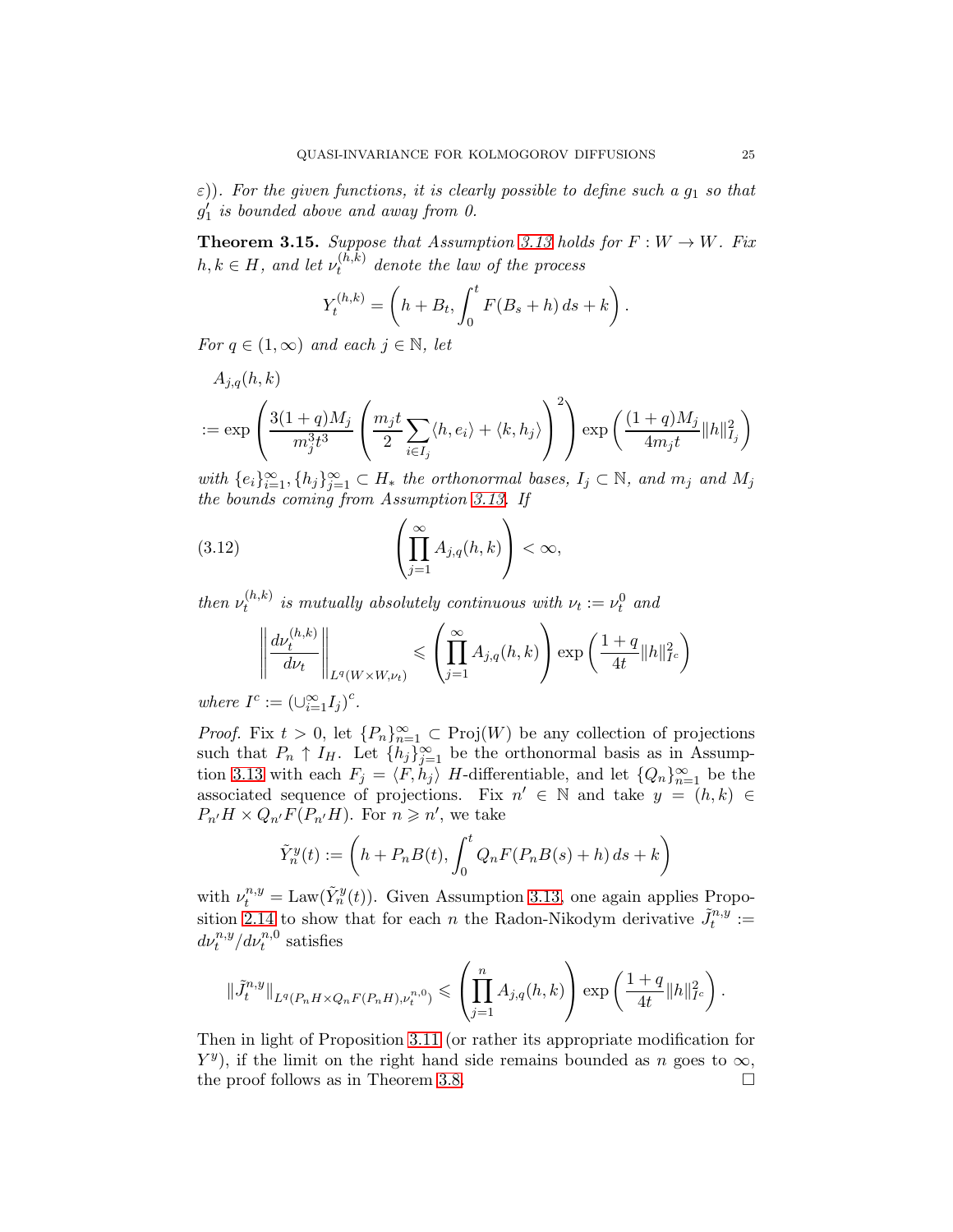<span id="page-25-2"></span>**Example 3.16.** If each  $F_i$  is a cylinder function, that is, each  $I_i$  is finite, and  $m_j \geq m$  and  $M_j \leq M$  for all j, then [\(3.12\)](#page-24-1) holds if

$$
\sum_{j=1}^{\infty} \left( \sum_{i \in I_j} \langle h, e_i \rangle + \langle k, h_j \rangle \right)^2 < \infty,
$$

which we can see (by expanding the square and applying Cauchy-Schwarz) is true when

$$
\sum_{j=1}^{\infty} \left( \sum_{i \in I_j} \langle h, e_i \rangle \right)^2 < \infty \qquad \text{and} \qquad \sum_{j=1}^{\infty} \langle k, h_j \rangle^2 < \infty.
$$

If we further assume that  $\sup_j \#I_j \leq N$  then

$$
\sum_{j=1}^{\infty} \left( \sum_{i \in I_j} \langle h, e_i \rangle \right)^2 \leq N \sum_{j=1}^{\infty} \sum_{i \in I_j} \langle h, e_i \rangle^2 \leq N ||h||_H^2
$$

and [\(3.12\)](#page-24-1) would hold for all  $h, k \in H$ . Thus, for example, for F as in Example [3.14,](#page-23-1) one has quasi-invariance for all  $h, k \in H$ .

In the case that  $F(w) = w$ , we are back in the setting of Section [3.1](#page-14-0) with a "standard" infinite-dimensional Kolmogorov diffusion as in Theorem [3.3,](#page-16-0) and Theorem [3.15](#page-24-0) actually yields a better bound than Theorem [3.3](#page-16-0) and is comparable with the path space  $L<sup>q</sup>$  norm obtained in Remark [3.4,](#page-16-1) improving that estimate for  $q > 3$ . Here we can take  $h_j = e_j$ , and we have  $I_j = \{j\}$ and  $m_j = M_j = 1$  for all j, which gives the bound

$$
\left\| \frac{d\nu_t^{(h,k)}}{d\nu_t} \right\|_{L^q(W \times W, \nu_t)} \le \exp\left( \frac{3(1+q)}{t^3} \sum_j \left( \frac{t}{2} \langle h, e_j \rangle + \langle k, e_j \rangle \right)^2 \right) \exp\left( \frac{1+q}{4t} \|h\|_H^2 \right) = \exp\left( (1+q) \left( \frac{\|h\|_H^2}{t} + \frac{3\langle h, k \rangle}{t^2} + \frac{3\|k\|_H^2}{t^3} \right) \right).
$$

Remark 3.17. As mentioned previously, these assumptions and the proof could be modified to consider functions  $F$  taking values in other infinitedimensional spaces. Another natural example in the present context would be F taking values in H.

### <span id="page-25-0"></span>**REFERENCES**

- <span id="page-25-3"></span>[1] Fabrice Baudoin and Michel Bonnefont, Log-Sobolev inequalities for subelliptic operators satisfying a generalized curvature dimension inequality, J. Funct. Anal. 262 (2012), no. 6, 2646–2676. MR 2885961
- <span id="page-25-1"></span>[2] Fabrice Baudoin, Qi Feng, and Maria Gordina, Integration by parts and quasiinvariance for the horizontal wiener measure on foliated compact manifolds, Journal of Functional Analysis 277 (2019), no. 5, 1362 – 1422.